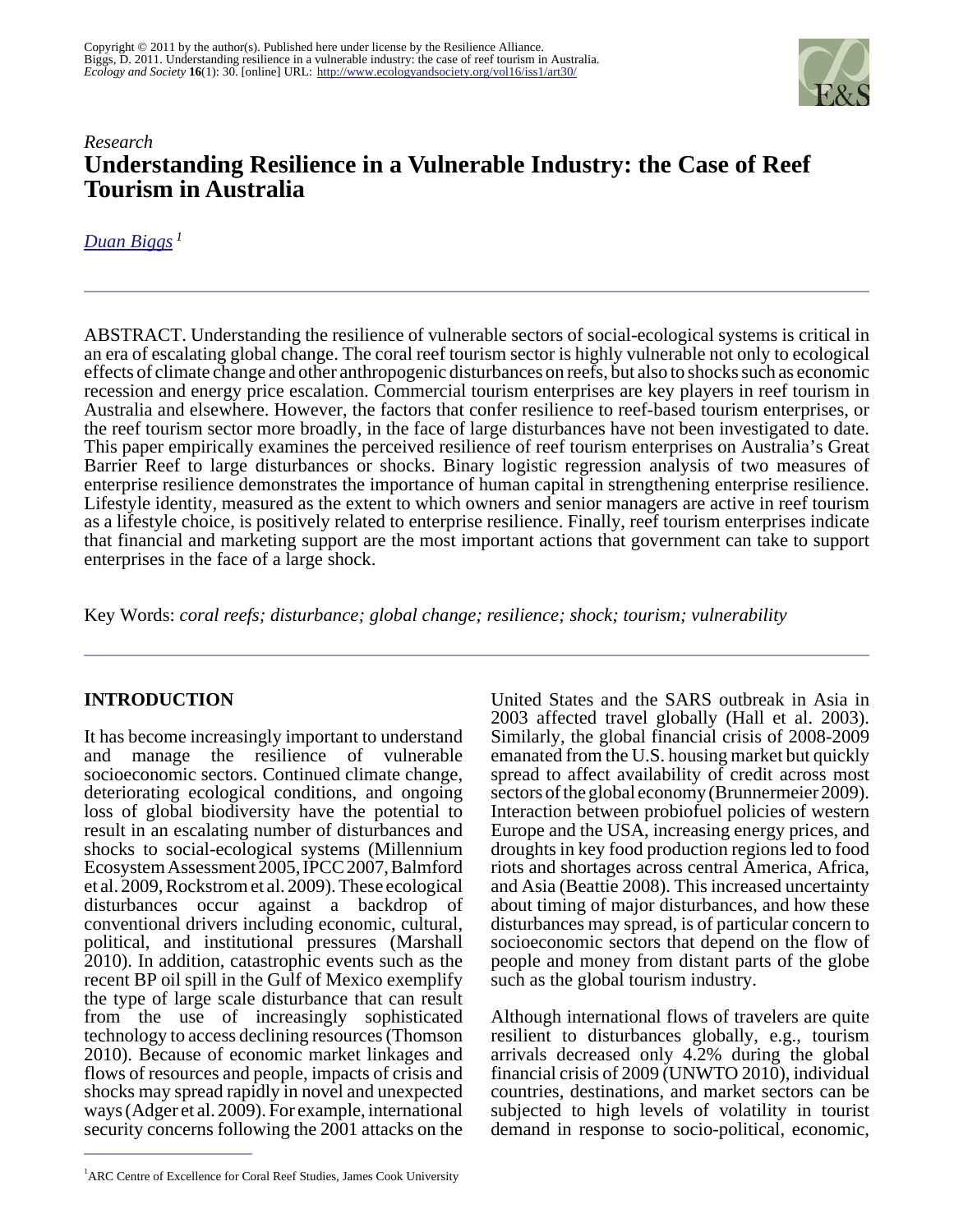and natural resource crises. For example, from January to April 2009, tourism arrivals to Europe dropped by 10%, and the Middle East by 18% as a result of the global financial crisis. Similarly, the attacks in September 2001 resulted in sharp declines in outbound travel from the USA (Hall et al. 2003). Countries and destinations highly dependent on U. S. tourists were particularly affected. Because of ongoing global change, there is much uncertainty about which disturbances or crises may occur where, and when and how systemic and global effects of these disturbances may spread (Sheldon and Dwyer 2010). Sectors of the tourism industry that depend on a natural resource base highly vulnerable to global change such as coral reef tourism also face added pressure and uncertainty.

Coral reef tourism plays a growing role in the economies of many tropical maritime countries (Gössling 2003, Access Economics 2007, Andersson 2007), yet the threats to coral reef ecosystems are particularly acute and include coral bleaching, ocean acidification, overfishing, and fertilizer and sediment runoff (Bellwood et al. 2004, Hughes et al. 2003, Hennessy et al. 2007). There is concern over the impact of continued degradation of coral reefs on the future of reef tourism (Andersson 2007, Hennessy et al. 2007). The uncertainties facing reef tourism are, however, not restricted to the threats facing coral reef ecosystems. The reef tourism sector is also affected by sociopolitical and economic disturbances described above such as international security and health concerns, economic recessions and resource price shocks, as well as national and local level issues including the regulatory environment (Hall et al. 2003, Gössling and Hall 2006, Baker and Coulter 2007, Simpson et al. 2008, Adger et al. 2009, Hall 2010). Therefore, there is a need to understand the factors that enable the reef tourism industry to cope with, and make positive adaptations, in the face of increasing global change and associated shocks and disturbances. A resilience-based approach to understanding and managing reef tourism is useful as it considers the ability of a system to maintain its functional characteristics and identity in a coupled social-ecological system in the face of disturbances and ongoing often unpredictable change (Adger 2000, Gunderson and Holling 2002).

Coral reef tourism is therefore a good example of a vulnerable sector through which to understand resilience, yet the resilience of reef tourism to global

change-related shocks has not been investigated to date. Indeed, the few studies on resilience in tourism systems provide conceptual perspectives on the value of the resilience concept to understanding tourism (Farrell and Twining-Ward 2004, Cochrane 2010) and qualitative applications of the concept to protected areas and community-based tourism (Strickland-Munro et al. 2010, Ruiz-Ballesteros 2011). The contribution of this paper is to quantitatively explore the components of perceived resilience of coral reef tourism enterprises on Australia's Great Barrier Reef to large shocks and disturbances. A secondary objective of this paper is to elucidate information from reef tourism enterprises on proposed government interventions to strengthen enterprise resilience in the face of large shocks. Enterprise resilience is defined and its components discussed in the remainder of the introduction and methods. The results, discussion, and conclusions follow thereafter.

#### **Defining and measuring enterprise resilience**

Direct measurement of resilience requires determining thresholds that separate alternate stable states in a social-ecological system (Carpenter et al. 2005). In a reef tourism system, at the scale of a small nation or city, society may shift from a stable state with an economy based mainly on reef tourism to a stable state in which the main form of economic activity is casino tourism or mining. Similarly, at the enterprise scale, a shift may occur from a condition of solvency to insolvency, or from a core business of reef tourism to casino tourism. However, it is difficult to detect a threshold without crossing it (Carpenter et al. 2005). Measuring present day or future resilience, in the absence of a historical analysis of a threshold-crossing event, requires the use of resilience surrogates (Carpenter et al. 2005, Cumming et al. 2005). Use of surrogates acknowledges that important aspects of resilience may not be directly observable and must be inferred. In this study, a resilient reef tourism enterprise is defined as one that is able to maintain its existing level of employment and income and stay operating in reef tourism in the face of a large disturbance or disturbances. Enterprise resilience was measured using both a composite scale and by a binary measure of whether an enterprise indicated it would stay in the reef tourism sector or not in a shock scenario (Table 1).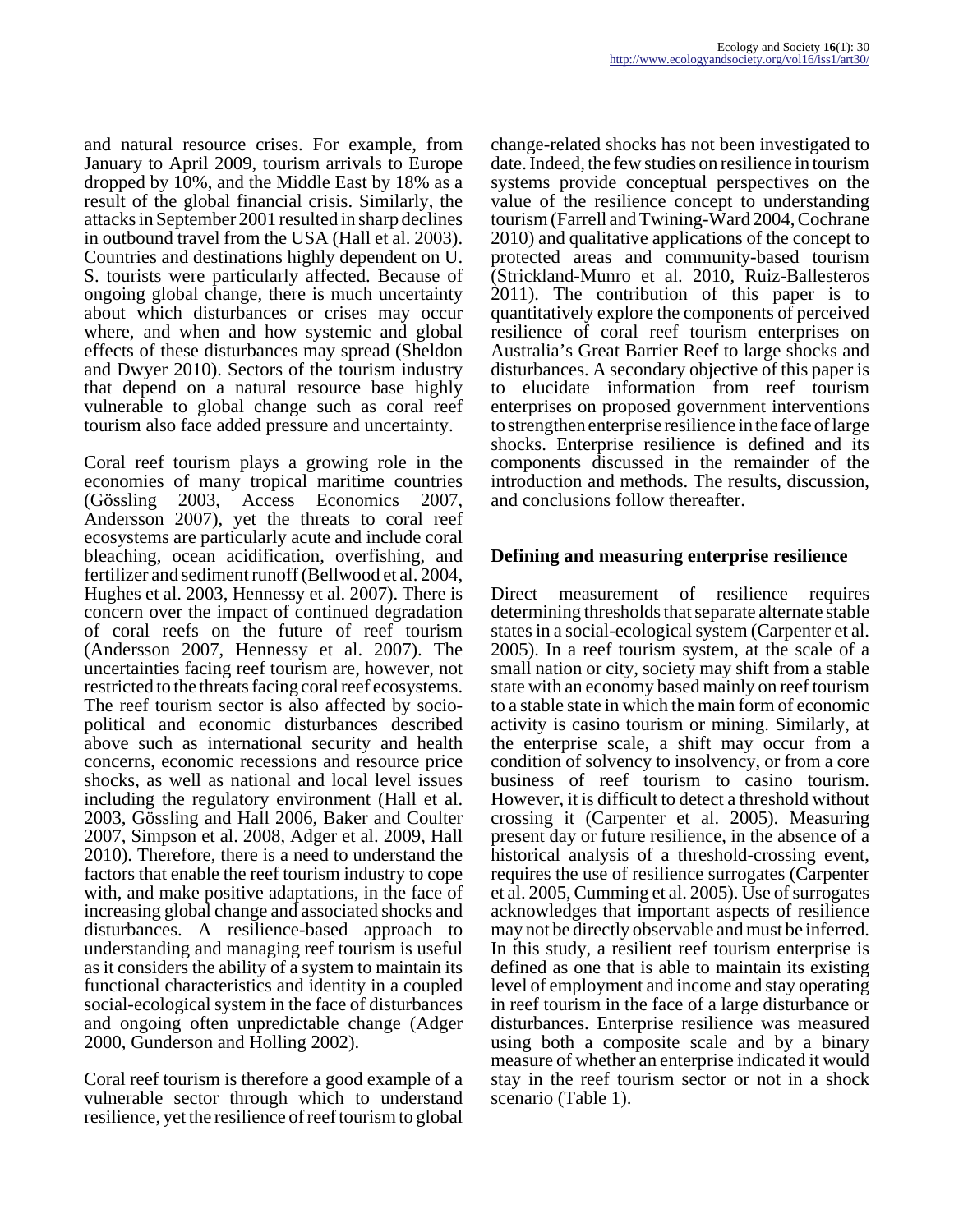| Table 1. List of independent and explanatory variables used in this study. The interviewees from enterprises |  |  |
|--------------------------------------------------------------------------------------------------------------|--|--|
| were either owners or senior managers.                                                                       |  |  |

| Variable                                 | Variable description                                                                                                                                                                                                                           |
|------------------------------------------|------------------------------------------------------------------------------------------------------------------------------------------------------------------------------------------------------------------------------------------------|
| Independent variables                    |                                                                                                                                                                                                                                                |
| Enterprise Resilience composite<br>scale | Composite scale of social resilience (see Table 3)                                                                                                                                                                                             |
| Enterprise Resilience – exit or<br>not   | Binary variable $(1 = exit, 0 = not exit)$ of whether an enterprise indicates it will exit the<br>reef tourism sector or not in the face of a shock scenario that leads to 50% reduction in<br>tourist revenue to the enterprise for 12 months |
| Explanatory variables                    |                                                                                                                                                                                                                                                |
| Enterprise size                          | The size of an enterprise measured by the natural logarithm of the number of equivalent<br>full time employees                                                                                                                                 |
| Enterprise age                           | The natural logarithm of the number of years an enterprise has been in operation                                                                                                                                                               |
| Enterprise shock experience              | Binary variable (1 = past shock, 0 = no past shock) of whether an enterprise has<br>experienced a slump of 25% or more in its tourism revenue for 3 months or more<br>(beyond seasonal variation)                                              |
| Condition of coral reefs                 | 5 point Likert scale of an enterprise's perspective of the condition of the coral reefs that<br>are the focus of an enterprise's tourist activities                                                                                            |
| Social capital                           | The average of an enterprise's a) expected extent of support from government, b) family<br>and friends, and c) increased collaboration with other companies in a systemic shock<br>scenario (all measured on 5 point Likert scales)            |
| Access to finance in shock<br>scenario   | 5 point Likert scale of an enterprise's expected ease of access to finance in a systemic<br>shock scenario                                                                                                                                     |
| Financial condition in shock<br>scenario | The average of an enterprise's expected level of indebtedness, profit and revenue in a<br>systemic shock scenario of a 50% reduction in tourist revenue to the enterprise for 12<br>months (all measured on 5 point Likert scales)             |
| Human capital                            | 5 point Likert scale of the confidence of owners and managers in the ability of the key<br>staff in their enterprise to adapt successfully to future changes                                                                                   |
| Lifestyle identity                       | Composite scale of the extent to which the participation of owners and managerial staff<br>in a reef tourism enterprise are driven by lifestyle decisions (Table 2)                                                                            |

# **Components of enterprise resilience**

Diverse factors can strengthen the resilience of reef tourism enterprises and their capacity to innovate, reorganize, and adapt (Table 1). Access to finance, and healthy revenue and profit levels are integral to business survival and success (Bates 1990, Holtz-Eakin et al. 1994). A review of the tourism and enterprise survival literature identified the following factors as also important: (1) enterprise

age, size, and experience, (2) ecological condition of reefs that enterprises visit with their clients, (3) levels of social and human capital, and (4) lifestyle values of enterprise owners and staff that motivate their participation in the tourism industry. These are discussed in turn.

An enterprise's age is generally positively related to its future survival because enterprises are more likely to close down in the first few years of their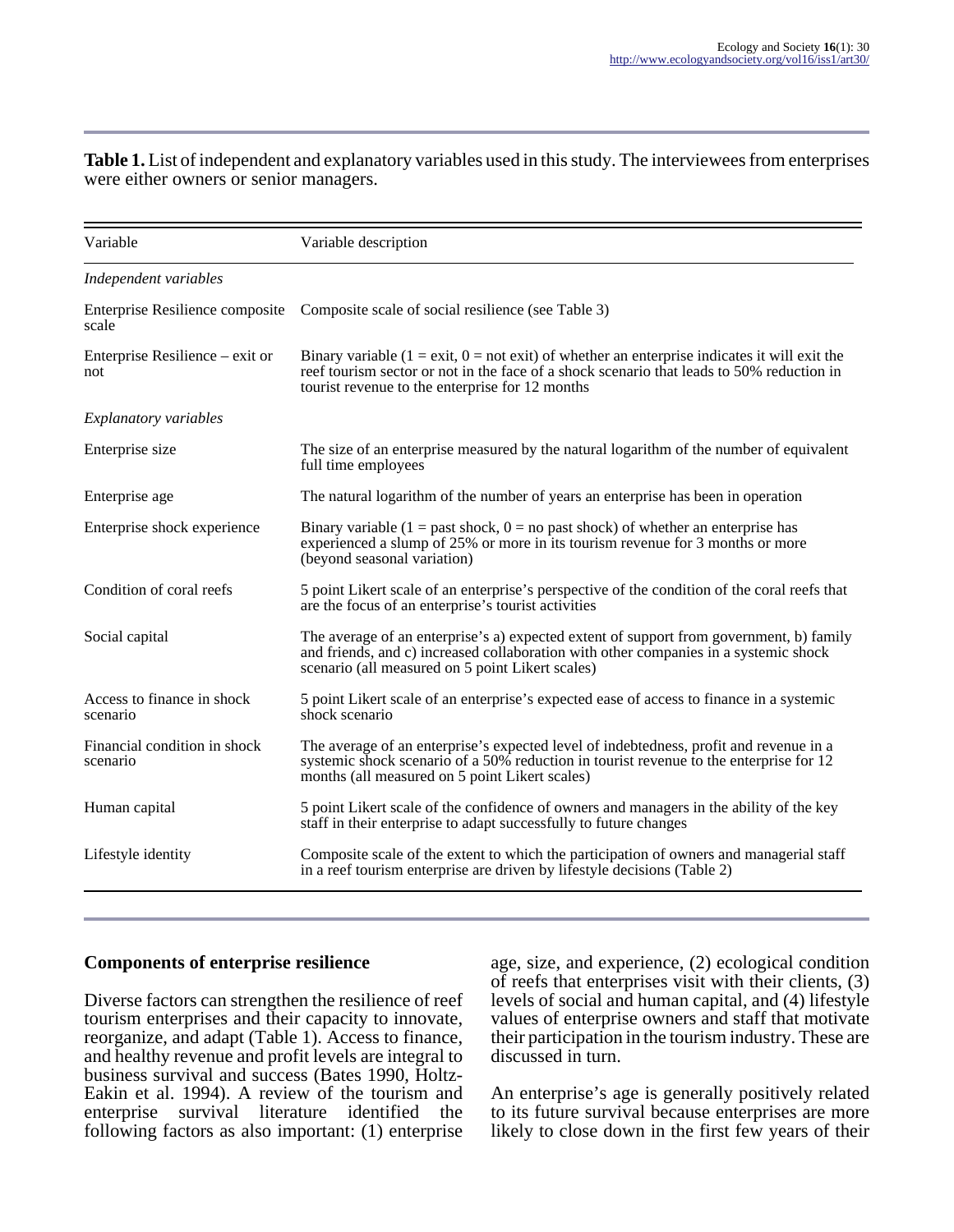operation (Dunne and Hughes 1994, Bosma et al. 2004, Hall and Williams 2008). Young enterprises suffer liabilities of newness involving both internal processes, such as coordinating and defining roles and developing trust and loyalty among employees, and external problems like acquiring financial capital and resources (Dunne and Hughes 1994). However, enterprise age and success may not exhibit a linear relationship. Older enterprises may display rigidity, and the lack of capacity to adapt (Fritsch et al. 2006). In addition, the size of an enterprise can be an important determinant of how enterprises respond to crises and change in general. This is because smaller and medium-sized enterprises in tourism are often as focused on maintaining the desired lifestyle of the owners as they are toward profit and growth (Ateljevic and Doorn 2000, Hall and Rusher 2004). Moreover, a lack of enterprise experience in dealing with crises is a contributing factor in 9 out of 10 enterprise failures (Kalleberg and Leicht 1991). Changes in the operational procedures of enterprises usually occur as a result of a novel experience which challenges existing norms and routines (Berkhout et al. 2006).

Experiences of tourists to nature-based attractions are influenced by the perceived quality of the feature of primary interest at a destination (Deng et al. 2002). Tourists are less likely to return to a reef destination after reef degradation or coral bleaching (Westmacott et al. 2000, Graham et al. 2001, Uyarra et al. 2005, Kragt et al. 2009) and they are willing to pay more to experience a reef that is perceived as more pristine (Cesar 2000). The perceived quality of coral reefs to which reef tourism enterprises take their clients is therefore potentially important in an enterprises' ability to be resilient to shocks. Importantly, although tourists to coral reefs are able to detect some levels of biological degradation in reefs, there is variation in the accuracy of their perceptions (Uyarra et al. 2009).

Human and social capital are important for enterprise survival and success. Human capital refers to the skills and human capacity of an enterprise (Bosma et al. 2004). Markets such as reef tourism require high levels of human capital to provide a quality product and a memorable experience to visitors, which is adapted and adjusted according to their needs (Burns 1997, Kaplan 2004, Smith 2005, Hall 2009). Social capital refers to the social bonds and norms of reciprocity and trust that enables groups and society to function (Pretty

2003). Social capital is important in enabling economic growth and development and for enhanced productivity (Uphoff and Wijayaratna 2000). Investment in building social capital is also important in fostering business growth and success and enables enterprise innovation (Bosma et al. 2004, Hall 2009). Furthermore, the capacity of individuals and groups to cope with uncertainty and surprise is strengthened through the bonds and support enabled by higher levels of social capital (Adger 2003, Folke et al. 2005). A broad conception of social capital includes the relationship between enterprises and local, state, and national government bodies. The relationship between enterprises and different levels of government are an important determinant of enterprise ability to adapt and innovate in response to pressures or change (Hall and Williams 2008, Hjalager 2010). Government institutions can foster innovation and support ongoing adaptation by enterprises, but at the same time, challenges to good governance that include power struggles, corruption, overregulation and institutional inertia can stifle attempts by enterprises to adapt and change (Hall 2009).

Small tourism entrepreneurs and suppliers, particularly in nonurban areas, are often strongly driven by noneconomic factors such as lifestyle (Williams et al. 1989, Ateljevic and Doorne 2000, Shaw and Williams 2004). Not infrequently, small tourism entrepreneurs in popular rural locations have been repeat visitors to those locations prior to settling in a chosen locale for lifestyle reasons that include a strong sense of place, and positive identity associated with operating an enterprise in a particular location (Williams et al. 1989, Ateljevic and Doorn 2000). Lifestyle considerations by small tourism entrepreneurs alter the entry and exit characteristics of enterprises operating in such rural tourism sectors beyond pure economics (Ateljevic and Doorne 2000). In addition, lifestyle entrepreneurs can play an instrumental role in fostering innovation and the delivery of new products in a tourism sector. Considerations of lifestyle, sense of place, identity, and associated cultural values thus have bearing on determinants of enterprise resilience in economic sectors such as reef tourism. In this paper, the term lifestyle identity is used to describe the extent to which the involvement of owners and senior managers in reef tourism are driven by considerations of lifestyle, sense of place, and identity, as opposed to purely profit motives.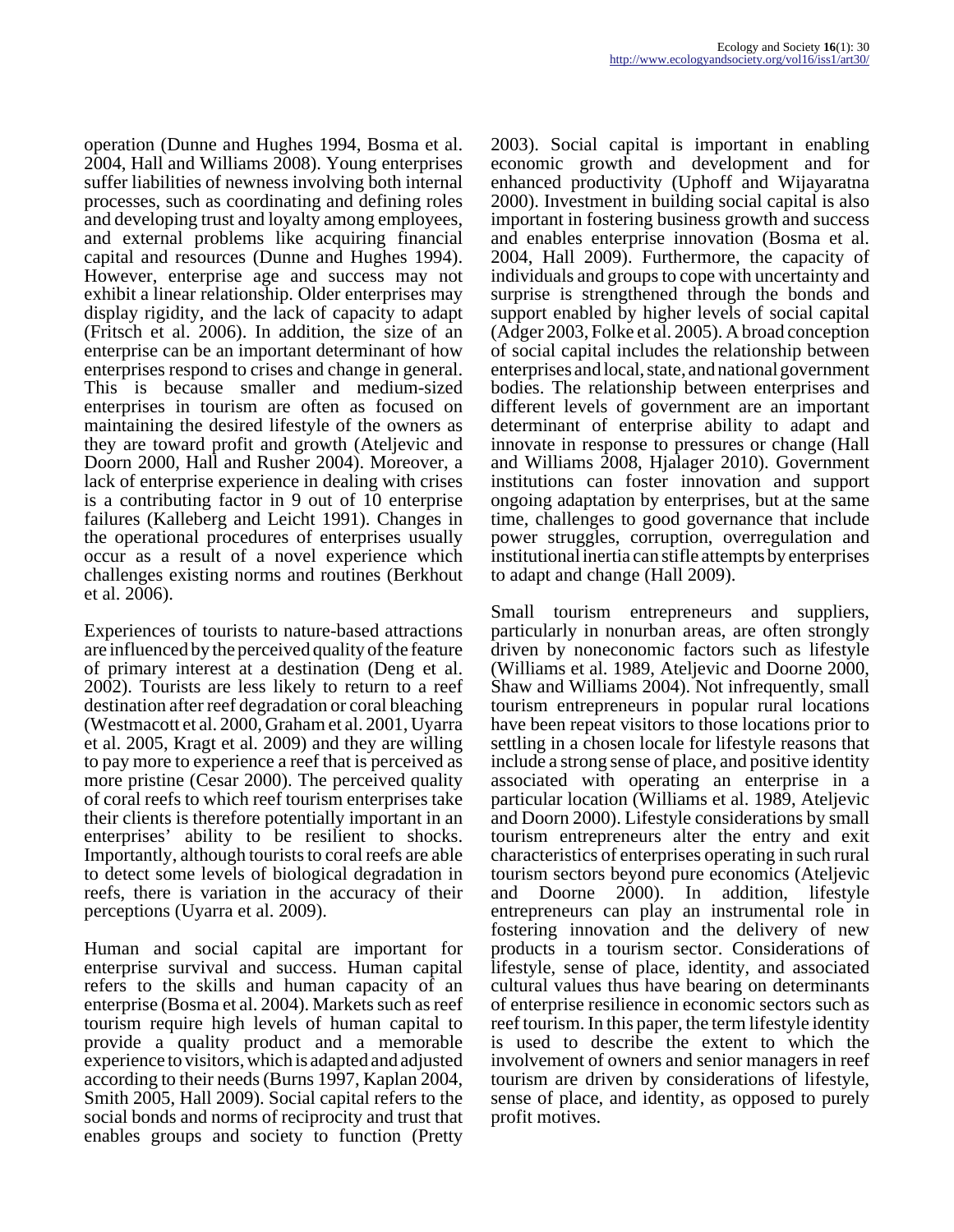#### **Study site**

Australia's Great Barrier Reef (GBR) is the world's premier reef tourism destination (Seven Natural Wonders 2008). Tourists visiting the GBR contributed A\$5.8 billion to the Australian economy per annum in 2005-2006 and sustained 55,000 jobs (Access Economics 2007). The GBR is located on Australia's tropical north-east coast in the state of Queensland. The reef extends north-south for more than 1200 km (Johnson and Marshall 2007) and is comprised of 2900 individual reefs and approximately 900 islands. The Great Barrier Reef Marine Park, created in 1975 to conserve the reef ecosystem, is 350,000 km² in extent. The majority of reefs on the GBR lie over 20 km offshore and require well-equipped boats to visit. This study therefore focuses on tourism enterprises that take visitors to offshore reefs. These enterprises are central to the continuation of reef tourism as an important socioeconomic sector in the GBR region.

This study collected data in the Cairns and the Whitsundays regions, the two iconic and most important areas for reef tourism on the GBR and in Australia. Since 1994, an average of 88% of tourists who visit the Great Barrier Reef do so in the Cairns and Whitsunday regions (Fig. 1, GBRMPA 2009). The Cairns region has undergone extensive tourist infrastructure development since the early 1980s. This enabled an increase of tourist numbers from 400,000 in 1986-1987 to 1.3 million in 1996-1997 (Prideaux 2000). The majority of this increase was made up of international visitors, and was facilitated by construction of an international airport, marina, long distance coach facilities, and development of international standard hotels, shopping complexes, and golf courses (Prideaux 2000). Between June 2008 and June 2009, there were 2.2 million overnight visitors to the Cairns region, a 2% decline from 2007-2008 due to the global financial crisis (Tourism Queensland 2009*a*). The Whitsundays region consists of 74 islands in the central GBR and is a popular holiday destination. The main localities offering tourist accommodation are the mainland town of Airlie Beach, a popular backpacker's destination, and Hamilton Island. The Whitsundays region experienced a doubling in overnight visitor numbers from 464,000 in 1998 to 848,000 in 2002 (Moscardo et al. 2003, GBRMPA 2009). The Whitsundays region had 625,000 overnight visitors between June 2008 and June 2009. This represented

a 15% decline from 2007-2008, following years of stagnation in numbers from 2002 onward. The drop in 2008-2009 was due to the global financial crisis and exacerbated by a reduction in the number of flights servicing the Whitsundays (Tourism Queensland 2009*b*).

#### **Interview surveys**

Surveys focused on enterprises whose dominant source of income is taking visitors to reef attractions to dive and snorkel. The author compiled a complete list of reef tourism enterprises that met this criterion in the study area. The Great Barrier Reef Marine Park Authority (GBRMPA), the agency responsible for conservation of the GBR, provided a list of Ecotourism Australia accredited tour operators. Because it is voluntary and therefore not all tourism enterprises have Ecotourism Australia accreditation, the list of accredited operators was expanded through contacting regional tourism agencies in each region, i.e., Tourism Whitsundays and<br>Tourism Tropical North Queensland. The Tropical North Queensland. The membership list of the Association of Great Barrier Marine Park Tourism Operators was also used. These lists were further augmented through internet searches on Google by using the terms "diving" and "snorkeling" and the names of the main tourist destinations within the study area. Furthermore, travel agents and tour booking offices in the tourism centers of Port Douglas and Cairns, both in the Cairns region, and Airlie Beach, in the Whitsundays region, were asked whether the list of reef tourism enterprises was complete. In total, 42 enterprises from the Cairns region and 34 from the Whitsundays region were identified.

The author personally conducted all surveys through semistructured interviews. A semistructured interview has a fixed list of questions, but respondents are able to provide more detail on any topic if they choose to (Bernard 2002). This enabled the collection of more nuanced and contextual information to support quantitative data collected. In some cases, certain pertinent quotes were recorded verbatim. Interviews varied in length from 25 to 90 minutes because of time availability of interviewees and extent of open-ended discussions during the interview. Open-ended questions were used to gain input on proposed government support measures in a shock scenario and obtain data on enterprise age and history. Enterprise age was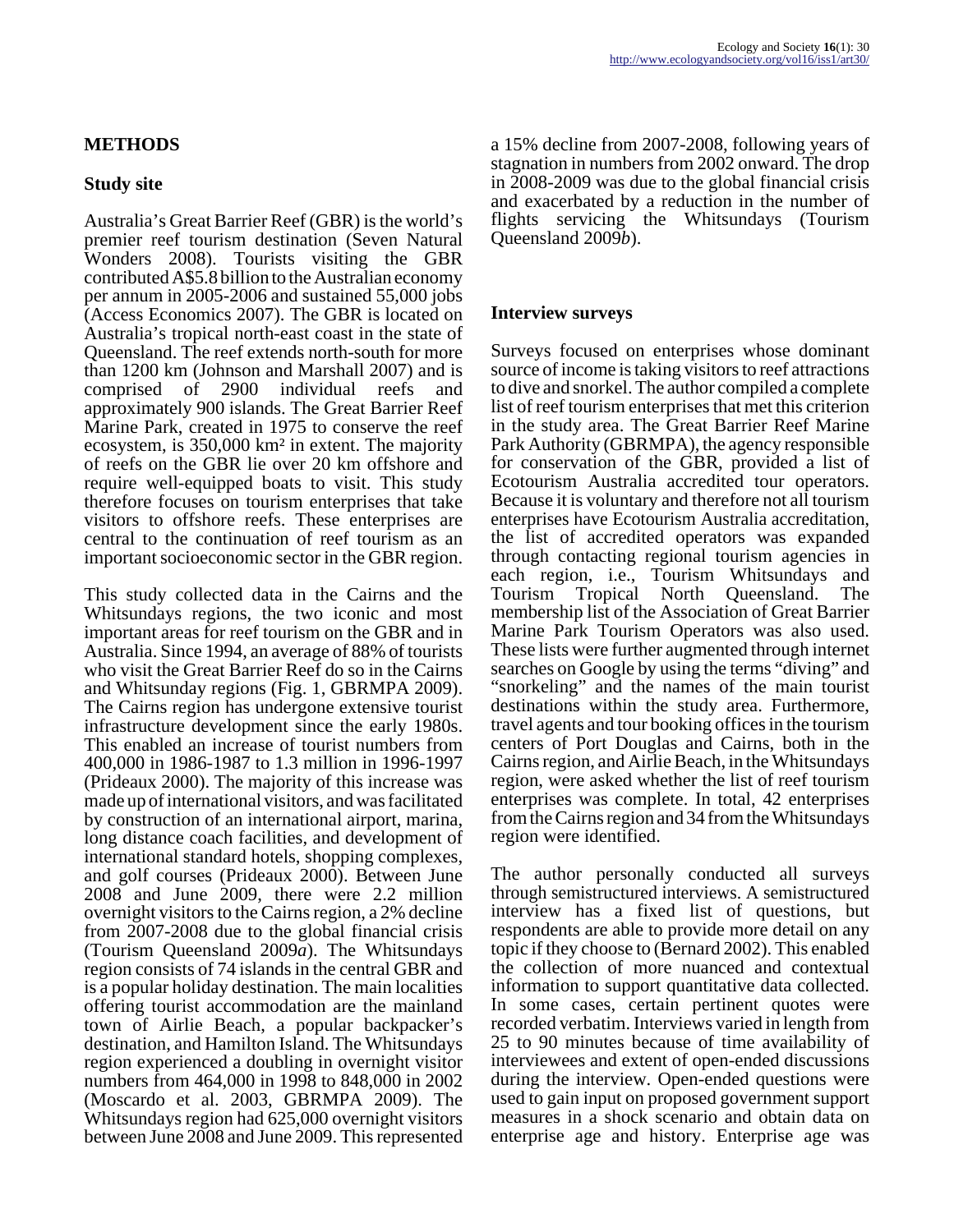**Fig. 1.** Trends in visitors to the Great Barrier Reef and the Cairns and Whitsundays regions from 1994 to 2008. Source: GBRMPA 2009: Visitor data for Cairns to Cooktown Management Area and Whitsundays Planning Region [http://www.gbrmpa.gov.au/corp\\_site/key\\_issues/tourism/management/](http://www.gbrmpa.gov.au/corp_site/key_issues/tourism/management/gbr_visitation/numbers) [gbr\\_visitation/numbers](http://www.gbrmpa.gov.au/corp_site/key_issues/tourism/management/gbr_visitation/numbers).



recorded in years, and the natural logarithm of enterprise age was used in the analysis. Similarly, enterprise size was measured by number of employees, and the natural logarithm of enterprise size was used in the analysis. An enterprise's experience of a past shock in this study was measured by whether or not an enterprise had experienced a slump of 25% or more in its tourism revenue for 3 months or more (Table 1). For all other variables and questions, either binary response options or a 5 point Likert scale were used (Likert 1967; Table 1). The Likert scale response statements were:  $1 =$  strongly disagree (very bad),  $2 =$  disagree  $(bad)$ ,  $3 = average/indifferent$ ,  $4 = agree (good)$ , and  $5 =$  strongly agree (very good).

The average of three types of social capital were considered in this study (Table 1): first, the social capital that exists between the different levels of government and its subjects; second, the social capital that exists between family members, friends, and within a community; and third, the social capital that exists between actors in the reef tourism sector, which enables them to work together when necessary. Human capital was measured through reported confidence of owners and managers in the ability of the key staff in their enterprise to adapt successfully to future changes (Table 1). Enterprise

owner's or manager's perceived access to finance in a systemic shock scenario and the average of the expected level of indebtedness, profit, and revenue in a systemic shock scenario was also measured (Table 1). Lifestyle identity was measured as the extent to which the participation of owners and managerial staff in a reef tourism enterprise is driven by lifestyle decisions (Tables 1 and 2).

Composite scales were developed as measures of enterprise resilience and lifestyle identity (Tables 2 and 3). Composite scales are created by combining two or more single-statement scales into one measure (Bernard 2002). Each single scale captures a component of the concept, and together they produce one measure of a more complex issue. Reliability analysis was used to ensure that only statements that contributed to the internal consistency of the composite scales were included (Zeller and Carmines 1980; Tables 2 and 3). The Cronbach's  $\alpha$  score of the composite scales for both social resilience and lifestyle identity was above 0.7, indicating that both scales are reliable (Nunnaly 1978).

Prior to the main surveys, a pilot study (Czaja and Blair 2005) was conducted with 10 reef tourism enterprises in Airlie Beach in the Whitsundays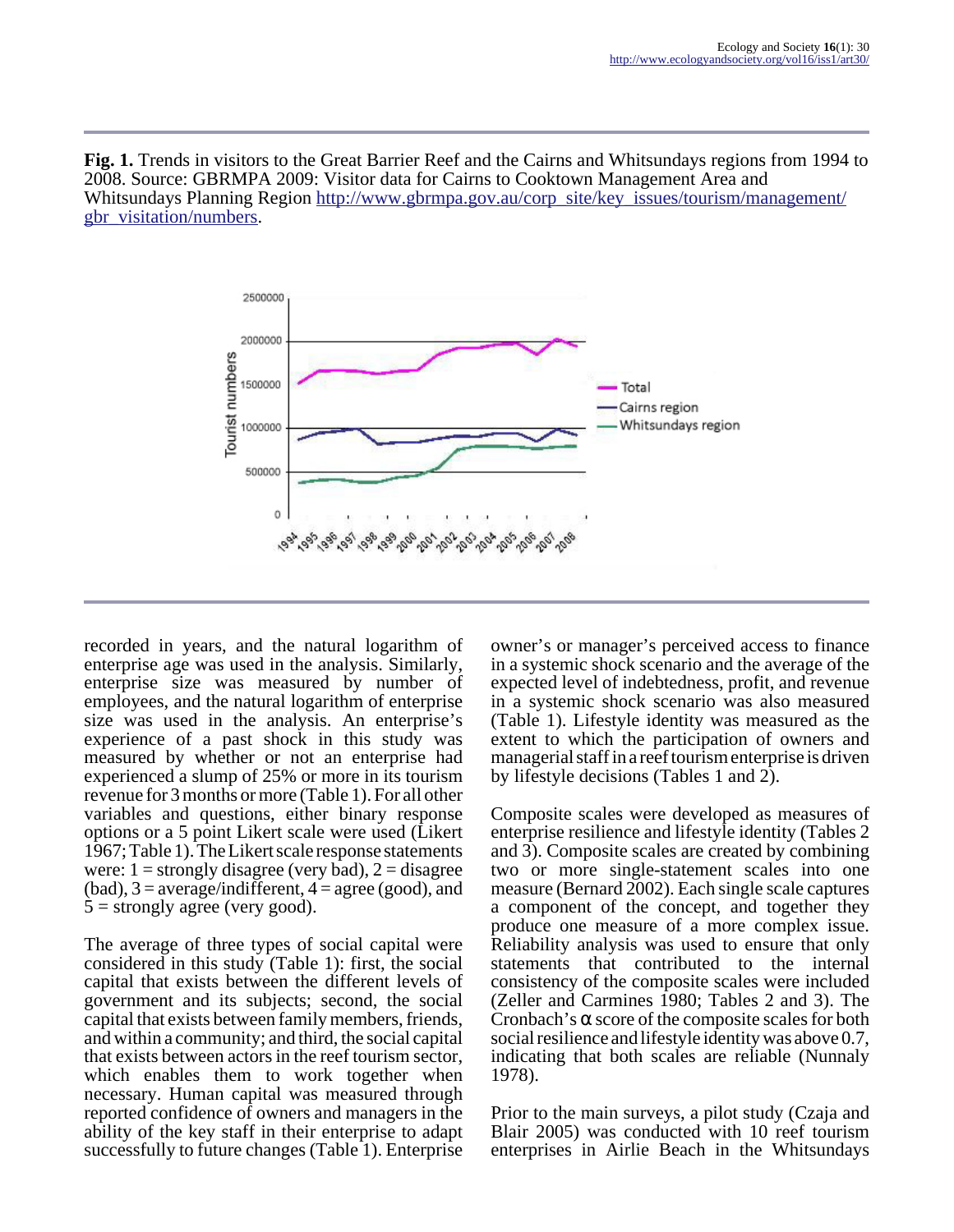| Mean  | <b>SD</b> | Corrected Item-<br><b>Total Correlation</b> | Cronbach's $\alpha$ if<br>item deleted |
|-------|-----------|---------------------------------------------|----------------------------------------|
| 4.630 | 0.532     | 0.648                                       | 0.774                                  |
| 3.957 | 0.942     | 0.623                                       | 0.769                                  |
| 4.44  | 0.779     | 0.546                                       | 0.787                                  |
| 4.391 | 0.682     | 0.696                                       | 0.747                                  |
| 3.978 | 0.907     | 0.571                                       | 0.785                                  |
|       |           |                                             |                                        |

**Table 2.** Items in the composite scale for lifestyle identity measured on a 5 point Likert scale (1 = strongly disagree/negative,  $5 =$  strongly agree/positive), Cronbach's  $\alpha = 0.771$ ; n = 46.

region to evaluate the survey tool and composite scales. After refinement of survey questions, the main surveys were administered between August and November 2008. Surveys were conducted with either owners or senior managers of a total of 48 enterprises, 27 from the Cairns region and 21 from the Whitsundays region. This represented all enterprises in the two regions willing to participate in an interview, amounting to 64% and 61% of active enterprises for the Cairns and Whitsundays regions, respectively.

Scenarios of large shocks were presented during the interviews in which respondents were asked to provide an indication of how they would respond and whether they would exit the reef tourism industry in the face of a 10%, 30%, or 50% slump in tourist revenue for a period of 12 months (based on an approach by Cinner et al. 2009). The interviewee responses for social capital, access to finance in a shock scenario, and financial condition in a shock scenario (see Table 1) used in the analyses were those given in the face of a 50% shock scenario, when access to social and financial capital is most important for enterprise survival. However, out of the 48 enterprises surveyed, eight indicated that they would exit the reef tourism industry if faced with a 30% slump scenario. For these eight enterprises, the social and financial capital scores were taken in the face of a 30% slump. Enterprises were also asked

about the most important actions that government or an external agency could take to support companies in the reef tourism sector during a disturbance. Wherever possible, information was collected from representatives of enterprises that had left the reef tourism sector, and a time line of factors that led to their withdrawal from the reef tourism industry was established. Information was gained about three companies from the Whitsundays region that had left the sector or destination.

## **Analyses**

The composite scale of enterprise resilience, and whether or not a company would exit reef tourism in the face of a large shock scenario, were the dependent variables in separate binary logistic regression analyses. The average score of respondents on the composite scale for enterprise resilience was collapsed from five categories to two. This was necessary because some categories in the 5 point scale had very few entries. A score of 1 was given if an enterprise displayed a high level of enterprise resilience (a score of 4 or 5 on the 5 point scale) and a score of 0 if an enterprise displayed a low or average level of enterprise resilience (a score of 1, 2, or 3; Table 4). SPSS<sup>®</sup> version 16 was used to process regression analyses. The backward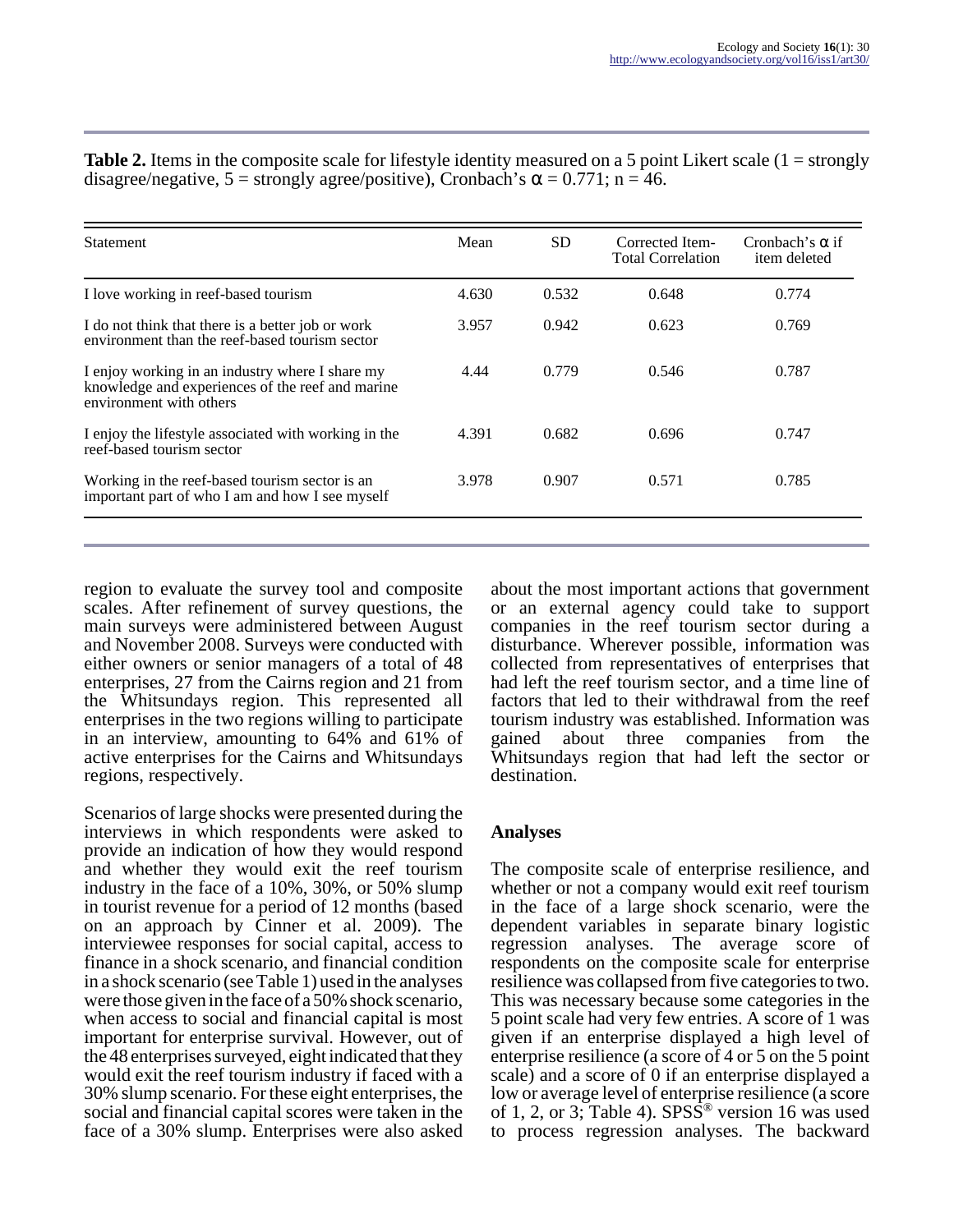| Mean  | <b>SD</b> | Corrected Item-<br><b>Total Correlation</b> | Cronbach's $\alpha$ if<br>item deleted |
|-------|-----------|---------------------------------------------|----------------------------------------|
| 3.872 | 0.849     | 0.565                                       | 0.736                                  |
| 3.787 | 0.778     | 0.643                                       | 0.660                                  |
| 3.681 | 0.934     | 0.621                                       | 0.680                                  |
| 4.04  | 0.690     | 0.415                                       | 0.758                                  |
| 3.670 | 0.915     | 0.418                                       | 0.765                                  |
|       |           |                                             |                                        |

**Table 3.** Items in the composite scale for social resilience, measured on a 5 point Likert scale (1 = strongly disagree/negative,  $5 =$  strongly agree/positive), Cronbach's  $\alpha = 0.764$ ; n = 47.

stepwise variable entry function using the likelihood ratio and the corrected Akaiki's Information Criteria (AICc; Burnham and Anderson 2002) was used. The Variance Inflation Factor for all variables was between 1.07 and 1.5, well below the 'cause for concern' level of 2.5 (Allison 1999). Stepwise removal of variables was continued until the most parsimonious model of best fit with the lowest AICc score was achieved. The regression was reanalyzed with the removal of the single very large enterprise with 500 employees (Tables 5, 6, and 7); results remained the same.

## **RESULTS**

Enterprises surveyed had an average age of 13.2 years (Table 5), with considerable variation in enterprise size. Two enterprises had over 100 employees and 52% of enterprises had ten or less employees. Enterprises had an average of 32.7 employees and a median of 9.5. Enterprises indicated that the coral reefs that are the focus of their tourist activities were on average in good condition (average score 4.0). Human capital was considered to be good on average (average score 3.8), while social capital, financial condition in a

shock scenario, and access to finance in a shock scenario scored lower (Table 5).

Thirty-seven (77%) of enterprises surveyed had not experienced a shock of 25% or more reduction in tourist revenue lasting at least three months (Table 4). Thirty-five (83%) of enterprises displayed a high score using the composite scale for enterprise resilience. Sixteen (33%) of enterprises indicated that they would not exit the reef tourism industry in the face of a shock of a 50% reduction in tourism revenue for 12 months.

The binary logistic regression analysis shows that human capital ( $p = 0.015$ ) and lifestyle identity ( $p = 0.015$ )  $= 0.02$ ) were positively related to the composite score of enterprise resilience (Table 6). Human capital ( $p = 0.03$ ) was also positively related to whether enterprises would stay in the reef tourism sector after a shock scenario (Table 7).

Qualitative information on the three enterprises that had exited reef tourism supported the quantitative data. One enterprise exited the reef tourism sector earlier than it would have under better circumstances, but was looking to exit for personal and lifestyle reasons in any case, as reflected by this anonymous quote: "The owner wanted to exit the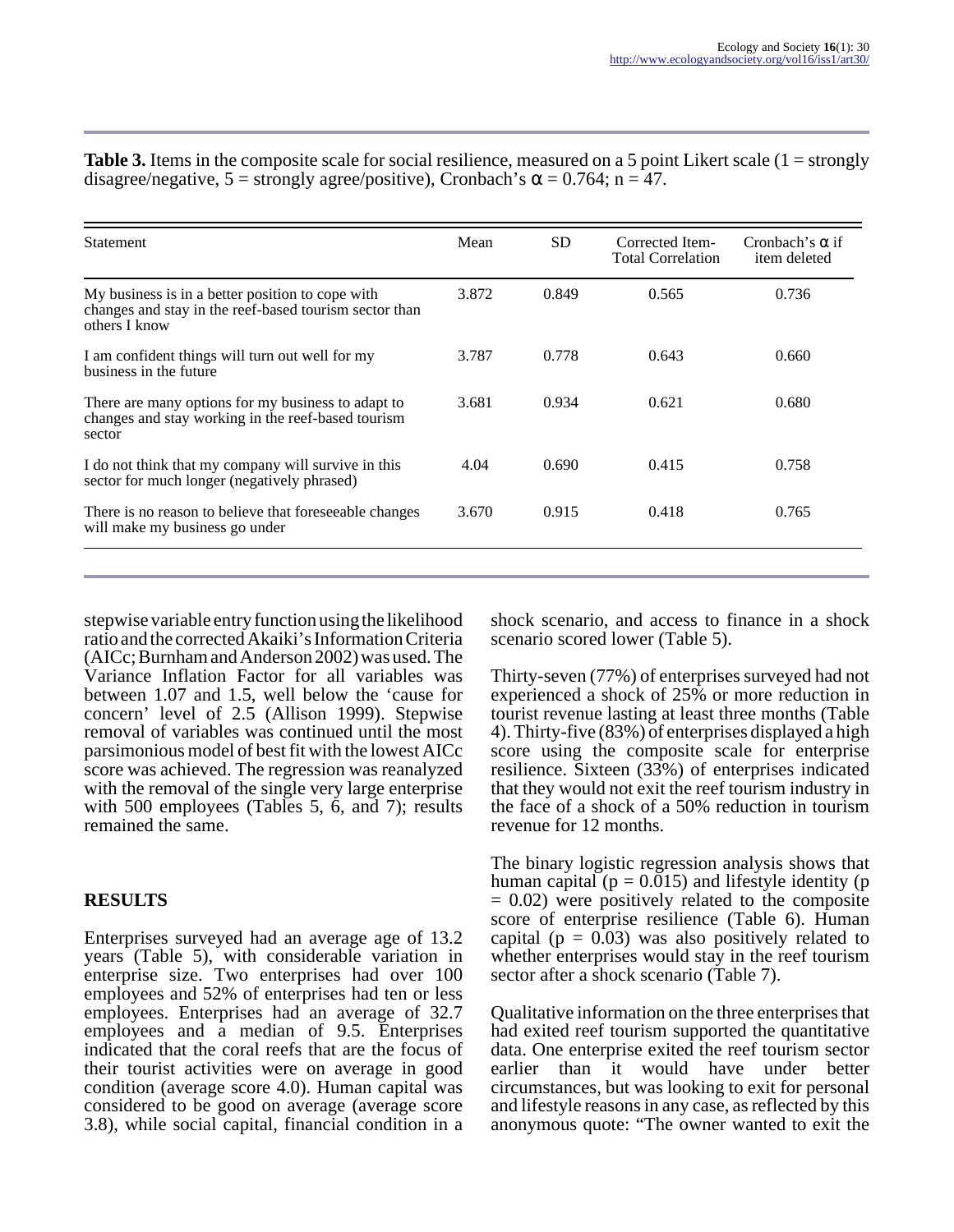| Variable                                       | Mean  | Median | <b>Std Dev</b> | Min             | Max  |
|------------------------------------------------|-------|--------|----------------|-----------------|------|
| Enterprise age in years                        | 13.19 | 11.50  | 9.31           | 0.75            | 35   |
| Number of employees (enterprise size)          | 32.68 | 9.50   | 75.65          | $1.5^{\dagger}$ | 500  |
| Condition of coral reefs                       | 4.02  | 4      | 0.91           | 1               | 5    |
| Social capital                                 | 2.53  | 2.33   | 1.26           | 1               | 5    |
| Access to finance in a systemic shock scenario | 2.33  | 2      | 1.39           | 1               | 5    |
| Financial condition in shock scenario          | 1.68  | 1.44   | 0.662          | 1               | 3.33 |
| Human capital                                  | 3.79  | 4      | 0.80           | 2               | 5    |

**Table 4.** Absolute and relative frequencies for the binary variables.

†0.5 due to a part time employment

sector for lifestyle reasons anyway. The fact that one of his boats was destroyed in a storm, just made him do it faster."

Other companies exited reef tourism because of financial difficulties, caused by bad management or low levels of tourist demand: "The company was poorly managed, and they just did not have the cash to continue and had to sell out" and "The level of tourist demand we experienced was 70% less than expected, and we knew we had to either close down or move to another location."

## **Government interventions and support**

The top six government interventions that reefbased enterprises felt would be valuable in a shock scenario are: financial (41%) and marketing (26%) support, temporarily reducing or suspending permit fees (13%), streamlining of regulations (9%), improving aviation access (9%), providing training (1%) and devaluing the Australian Dollar (1%; Fig. 2). Although only 8.7% of responses indicated that streamlining regulations is a key intervention, these respondents did express their concern over regulations becoming increasingly complex and inflexible. Two anonymous quotes from reef tour operators highlight this concern: "Due to the increasing regulations, reef tourism is no longer fun and it has become more and more difficult to find good staff, many of whom choose to work in this sector for lifestyle reasons" and "Scuba diving has its risks and sometimes people die. Dive tourism has now largely moved to Thailand as in Thailand you are allowed to die when diving. In Queensland, you are not allowed to die when diving."

## **DISCUSSION AND CONCLUSIONS**

Although the importance of applying a resilience lens to tourism systems has been highlighted and investigated qualitatively (Farrel and Twining-Ward 2004, Cochrane 2010, Strickland-Munro et al. 2010, Ruiz-Ballesteros 2011), this is the only study that tries to quantify the determinants of enterprise resilience in the reef tourism sector. Elevated lifestyle identity among staff and a high level of human capital are the two strongest determinants of perceived resilience of reef tourism enterprises on the Great Barrier Reef.

The finding that lifestyle identity is positively related to enterprise resilience is consistent with research on small tourism firms elsewhere (Shaw and Williams 2004). Lifestyle choices are often a strong factor in decisions made by owners of small tourism firms, particularly in rural areas (Thomas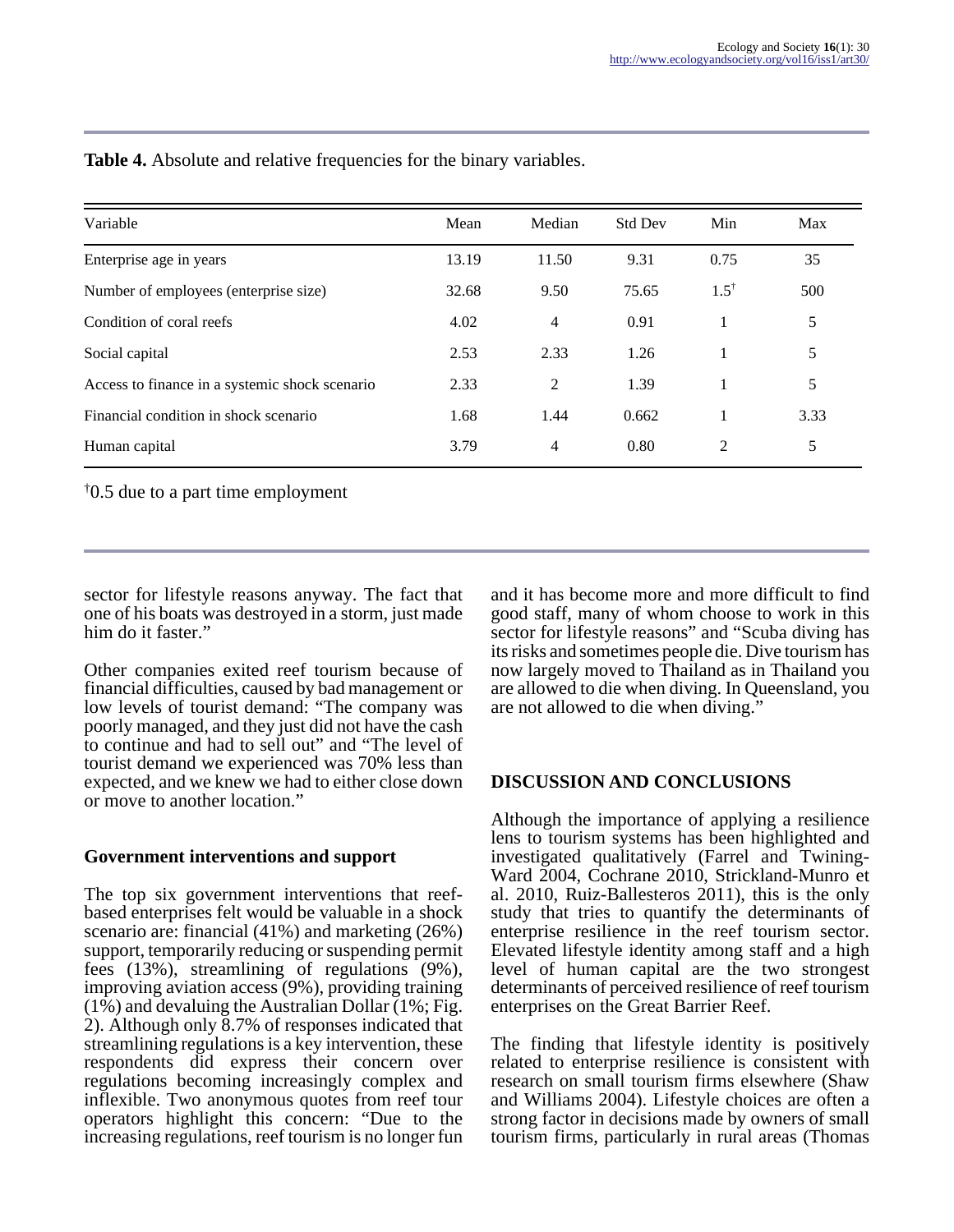| Variable                                       | Mean  | Median         | <b>Std Dev</b> | Min             | Max  |
|------------------------------------------------|-------|----------------|----------------|-----------------|------|
| Enterprise age in years                        | 13.19 | 11.50          | 9.31           | 0.75            | 35   |
| Number of employees (enterprise size)          | 32.68 | 9.50           | 75.65          | $1.5^{\dagger}$ | 500  |
| Condition of coral reefs                       | 4.02  | $\overline{4}$ | 0.91           |                 | 5    |
| Social capital                                 | 2.53  | 2.33           | 1.26           |                 | 5    |
| Access to finance in a systemic shock scenario | 2.33  | 2              | 1.39           |                 | 5    |
| Financial condition in shock scenario          | 1.68  | 1.44           | 0.662          |                 | 3.33 |
| Human capital                                  | 3.79  | 4              | 0.80           | 2               | 5    |

**Table 5.** Descriptive statistics for the single item quantitative and ordinal explanatory variables all measured on a 5 point Likert scale (1 = strongly disagree/negative,  $5$  = strongly agree/positive) other than enterprise age.

†0.5 due to a part time employment

et al. 1997, Ateljevic and Doorne 2000). Lifestyledriven entrepreneurs, not solely driven by profit, are willing to absorb and tolerate poor financial performance and, in some cases, accept a greater degree of risk (Hall and Rusher 2004). There is variation in the extent to which lifestyle entrepreneurs aim to make at least some profit, are content with breaking even, or are willing to tolerate moderate financial losses. Some lifestyle-driven entrepreneurs operate on the verge of bankruptcy, content with the modest revenue their enterprise provides for living a chosen lifestyle (Ateljevic 2007). Furthermore, Getz et al. (2004) suggest that owner-operators of small tourism enterprises can develop an emotional attachment to their businesses. The associated sense of place and lifestyle makes them reluctant to abandon the enterprise in difficult times. Such lifestyle-driven entrepreneurs, measured in this paper through the lifestyle identity score, are therefore likely to stay in the reef tourism sector for longer periods, and under more trying circumstances, than businesses solely driven by profit.

This study showed that human capital is a vital component of enterprise resilience. In specialist markets such as reef tourism, human capital is considered essential in providing a quality product and a memorable experience to visitors (Burns 1997, Kaplan 2004). Furthermore, a tourism enterprise whose owners and staff have the capacity to be flexible and adaptive is able to anticipate and respond to crises (Irvine and Anderson 2004). In light of the importance of human capital, it is noteworthy that additional training and skills development was considered a low priority by enterprises as a government support mechanism in a shock scenario. This result is probably because in a shock scenario, enterprise owners and managers are more concerned with immediate financial survival than building skills and capacities to strengthen their resilience in the longer term. This finding suggests that times of stability and growth in the reef tourism sector may be the best times to conduct training and skills development programs aimed at strengthening the resilience of enterprises to future shocks. A valuable contribution of future research will be to analyze how different components of human capital, such as a flexible and adaptive mind-set and attitudes toward dealing with disturbance and change, measured in different ways, affect enterprise resilience. Additionally, this research's finding that enterprise age has a positive influence on whether enterprises indicated they would stay in reef tourism in a shock scenario is commensurate with the findings of more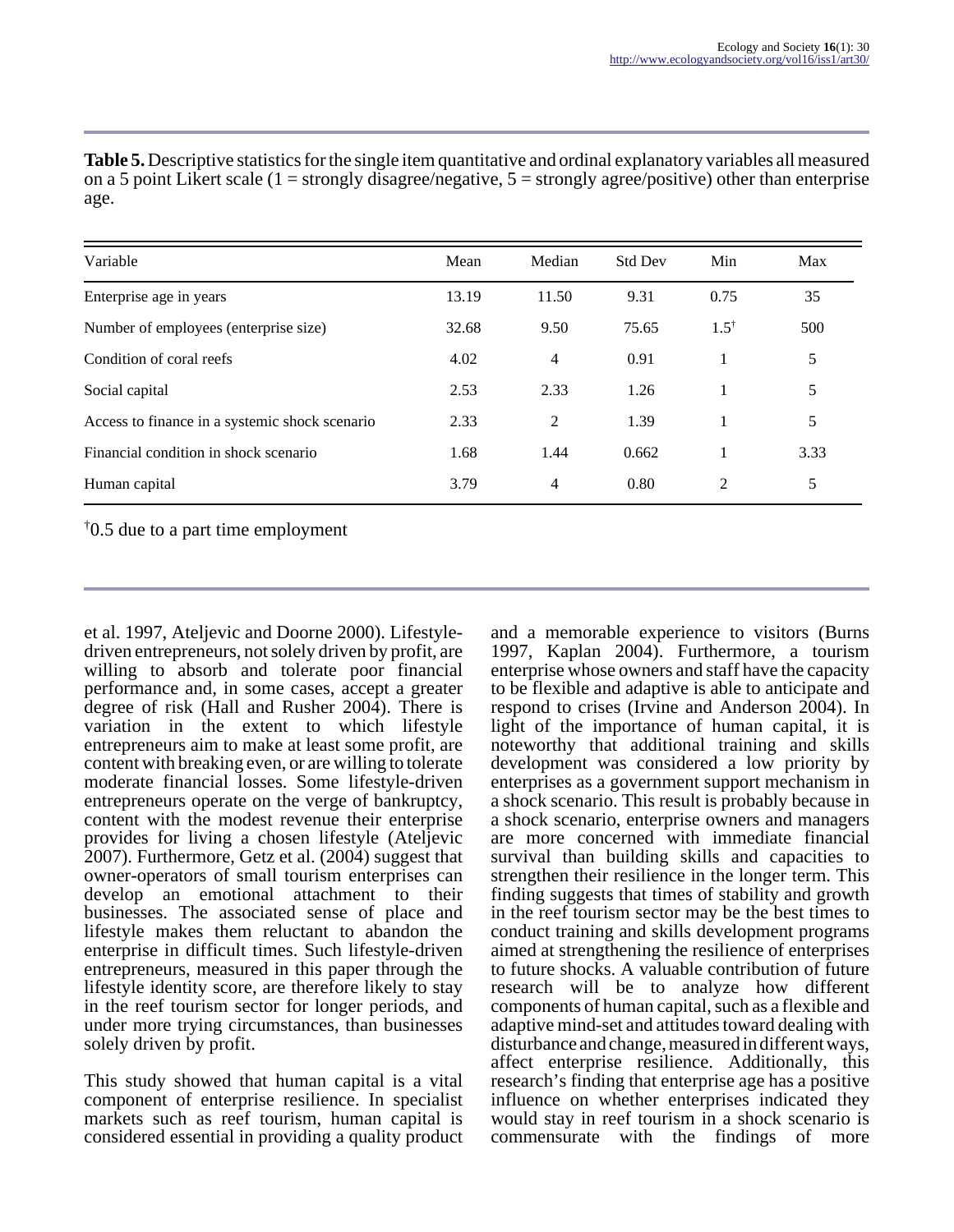| Variable                                                                                                                                                  | B         | S.E.  | Wald  | Sig.     | <b>Odds Ratio</b> |
|-----------------------------------------------------------------------------------------------------------------------------------------------------------|-----------|-------|-------|----------|-------------------|
| Human capital measured as the confidence of owners<br>and managers in the ability of an enterprise's key<br>staff to successfully adapt to future changes | 2.200     | 0.901 | 5.964 | $0.015*$ | 9.021             |
| Lifestyle identity                                                                                                                                        | 2.201     | 0.946 | 5.417 | $0.020*$ | 9.034             |
| Average of revenue, profit, and assets to liabilities<br>ratio in systemic shock scenario                                                                 | 1.696     | 1.025 | 2.736 | 0.098    | 0.379             |
| Ecological state of coral reefs                                                                                                                           | $-0.970$  | 0.693 | 1.960 | 0.161    | 5.450             |
| Constant                                                                                                                                                  | $-14.656$ | 5.579 | 6.902 | 0.009    | 0.000             |

**Table 6.** Logistic regression analysis of the explanatory variables for enterprise resilience (Corrected Akaike's Information Criterion score = 39.67).

widespread business and tourism research (Bosma et al. 2004, Cioccioa and Michael 2007).

Perceived reef condition was not a significant determinant of the resilience of reef tour operators in this study. However, most enterprises reported to have access to reefs that are in good condition (Table 4). The majority of studies elsewhere show decreased willingness to visit and decreased revenue from tourism to reefs following bleaching and degradation (Westmacott et al. 2000, Uyarra et al. 2005, 2009). However, one study showed that tourists who experience a decline in utility, i.e., enjoyment and satisfaction, after reef degradation were nonetheless still willing to visit (Andersson 2007). Clearly, more research is needed on how perceived reef quality affects tourist demand and the extent to which ecological metrics of reef condition are related to tourist perception of reef condition (Uyarra et al. 2009). The role of marketing, and how it may increase tourist demand, possibly even in the face of deteriorating ecological conditions of reefs, also requires investigation. The different market segments of reef tourism may also display differing levels of environmental awareness and responses to reef degradation. For example, specialist, experienced divers are likely to be more aware of reef condition, and more likely to specifically target destinations known for high quality reefs than first time or casual snorkelers.

Reef tourism enterprises on the GBR have to comply with overlapping regulations of numerous state and national agencies (Wilks and Davis 2000, Parker 2002). These include the Queensland Department of the Environment and the Great Barrier Reef Marine Park Authority who are responsible for the conservation of islands and the reef within the Great Barrier Reef Marine Park, respectively. Reef tourism enterprises need to abide by regulations of two state agencies, Maritime Safety Queensland and Queensland Workplace Health and Safety, and one federal agency, the Australian Maritime Safety Authority, that govern maritime and diving safety for operators and tourists. This bureaucratic complexity likely contributes to enterprise concerns over increasingly complex and inflexible regulations. Excessive regulation or overcompliance is a recognized concern of the Australian government (Regulation Taskforce 2006). In light of an increasingly competitive global market for reef tourism, effectiveness, costs, and benefits associated with regulations need to be considered with greater scrutiny.

Although the results of this study are from Australia's Great Barrier Reef, a high income part of the world, characterized by good governance and political and economic stability, the results presented are also of relevance to other regions. Human capital and lifestyle identity, the two most important variables in enabling enterprise resilience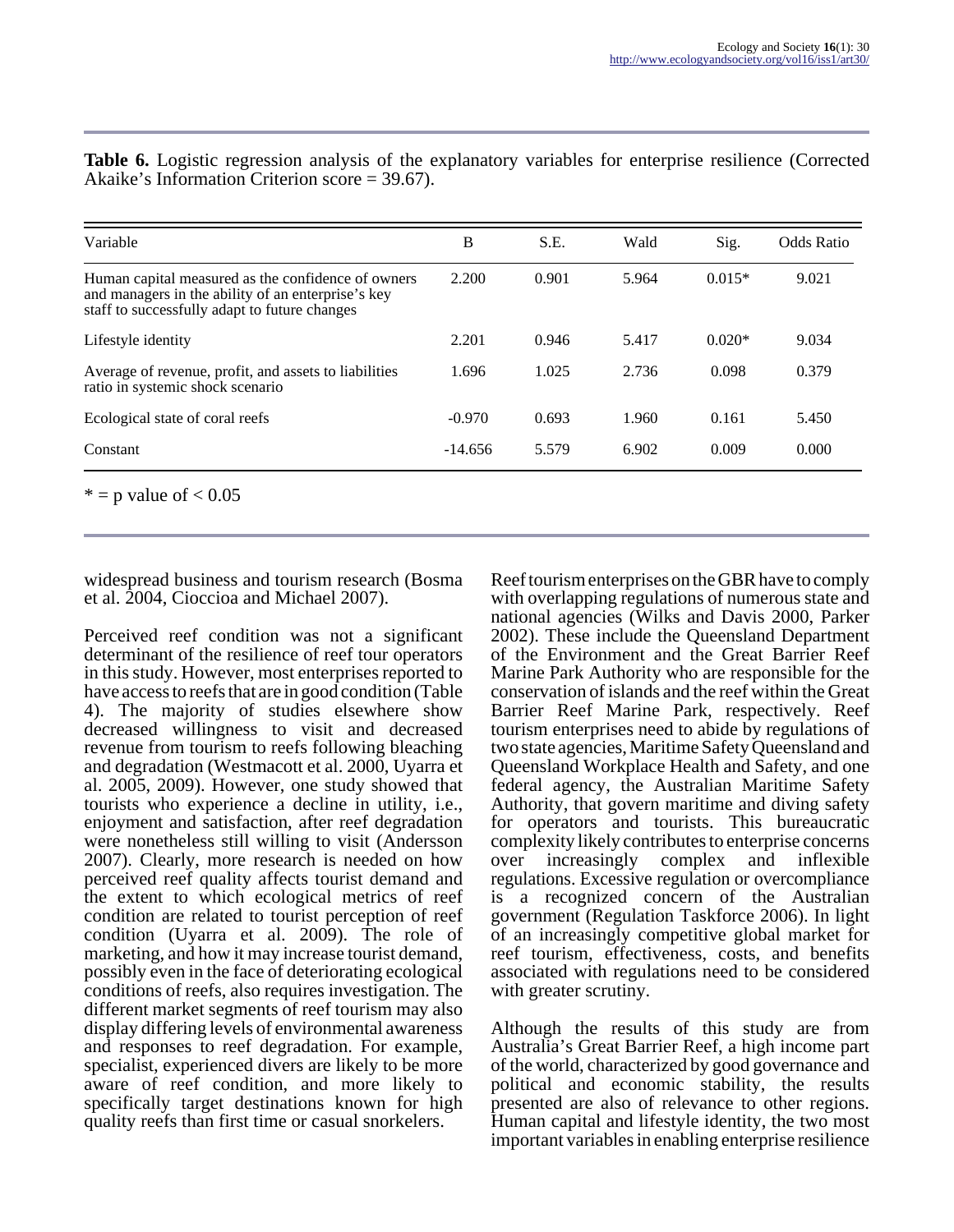| Variable                                                                                                                                                  | B        | S.E.  | Wald | Sig.    | <b>Odds Ratio</b> |
|-----------------------------------------------------------------------------------------------------------------------------------------------------------|----------|-------|------|---------|-------------------|
| Human capital measured as the confidence of owners<br>and managers in the ability of an enterprises' key<br>staff to successfully adapt to future changes | 1.764    | 0.784 | 5.02 | $0.03*$ | 5.79              |
| Enterprise age in years (natural logarithm)                                                                                                               | 0.7081   | 0.413 | 2.93 | 0.09    | 2.03              |
| Constant                                                                                                                                                  | $-9.575$ | 3.35  | 7.73 | 0.05    | 0.00              |

**Table 7.** Regression model for enterprises that do not exit under a 50% systemic shock scenario (Corrected Akaike's Information Criterion score = 49.31).

in this study, are largely internal business issues. Because reef entrepreneurs in other countries are often attracted to reef tourism for the same reasons as in Australia, human capital and lifestyle identity are likely to also play a role in fostering enterprise resilience in other countries. Policies and actions by governments, including in low income countries, which strengthen the human capital in enterprises by, for example, allowing work permits for skilled foreign staff and recognizing lifestyle benefits, are likely to strengthen the resilience of the reef tourism

## **Directions for future research**

industry.

Resilience is a complex concept and this paper represents only a starting point in our understanding of enterprise resilience in reef tourism. Studies of enterprise resilience in interactive social-ecological systems need to integrate resilience science with tourism and business research. This study has taken a first step toward that integration. A resilience lens contributes a more explicit consideration of dynamic interactions between social and ecological components of a system, and builds upon a quantitative, empirical tradition from the ecological sciences. The tourism and business literature on resilience and adaptation is largely qualitative and conceptual (e.g., Farrell and Twining-Ward 2004, Baker and Coulter 2007, Cioccioa and Michael 2007, Hall 2009, Cochrane 2010, Hjalager 2010). However, the tourism and business literature includes an extensive discussion of innovation that

is pertinent to understanding the resilience of enterprises and the social-ecological systems in which they are actors.

Innovation within an enterprise can take place at different value creation points (sensu Hall 2009). Value creation points are areas of enterprise activity at which innovation is possible. Enterprises that are able to innovate and adapt across a wider range of value creation points are likely to be more resilient to crises and change (Hall and Williams 2008, Hall 2009). Literature on value creation points identifies three additional issues that require consideration in future research on enterprise resilience: first, the design, development, and distribution processes of services and products that an enterprise has to offer; second, marketing and communication of products, values, and expectations associated with an enterprise's brand; and third, the management of customer satisfaction, loyalty, and experience (Hall 2009). An understanding and measure of an enterprise's ability to innovate across a wider range of activities will provide a more nuanced understanding of enterprise resilience.

Internal processes within enterprises can enable or hinder innovation and adaptation (Hoffman et al. 2009, Hjalager 2010). Constraints to innovation such as barriers to learning can make enterprises more vulnerable to external crises as well as selfinduced crises. An important issue for future research is how management systems within an enterprise can create or prevent their own crises (Smith 2005, de Sausmarez 2007). An enterprise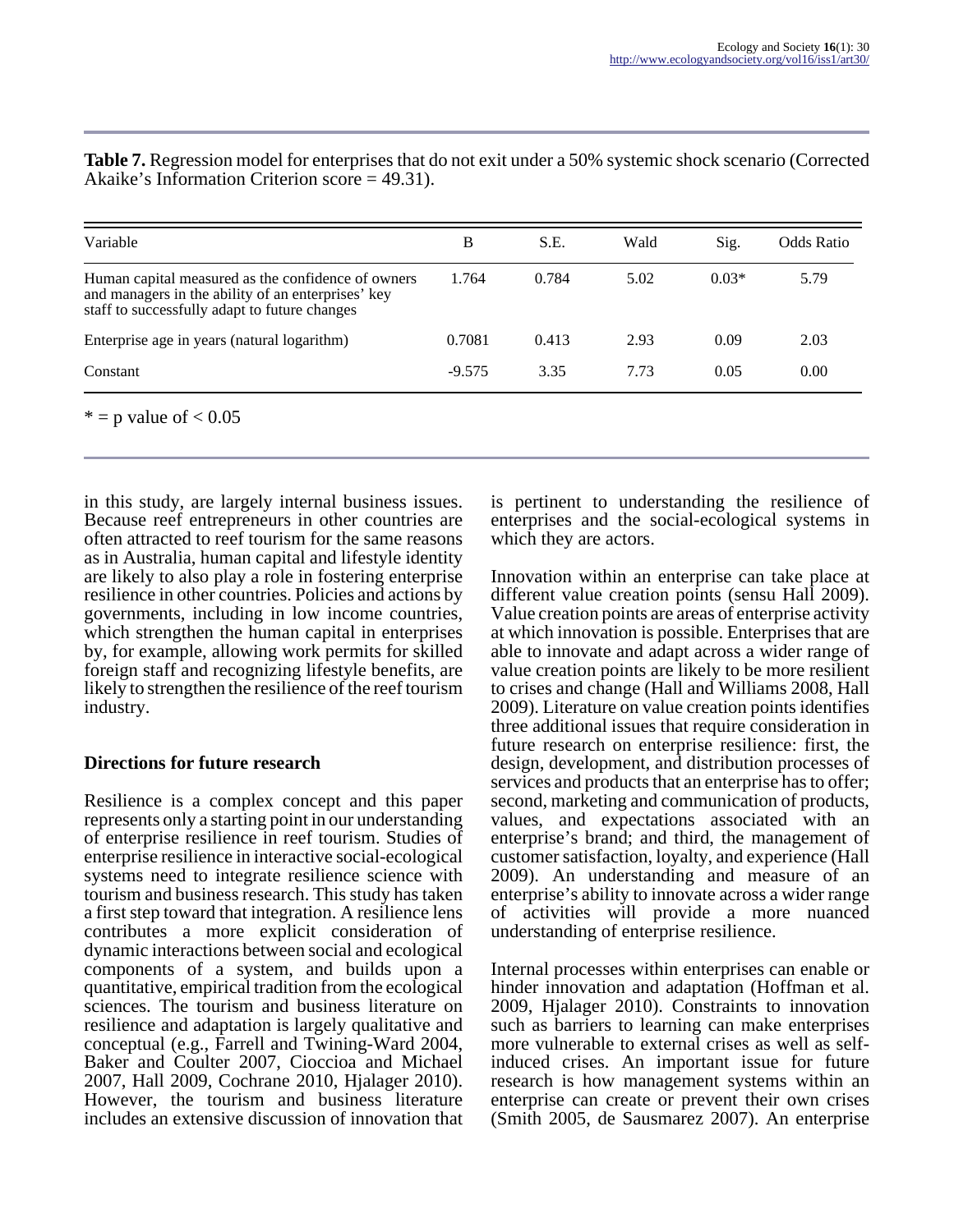

Fig. 2. Frequencies of suggested government interventions in a crisis scenario by reef tourism enterprises (41 enterprises, 69 intervention suggestions).

that is open to learning is more resilient and able to adapt in the face of an external crisis (de Sausmarez 2007).

Tourism enterprises are also embedded within destination and national systems that may or may not support and enable innovation (Hall 2009). Although this study has pointed to areas where government can play a stronger role in enabling enterprise resilience, future research could focus in more detail on how stronger regional and national innovation systems can be fostered. Such systems would entail a greater potential and support for innovation within and between enterprises, within civil society and government, and between civil society, government, and enterprises (Hall 2009, Hjalager 2010).

Integration of business research into resilience science can also advance understanding of the relationship between enterprise resilience and the broader social-ecological systems of which enterprises are one part. An example of a research question that can be addressed by integrating business and resilience research is to quantify the relationship between enterprise resilience and enterprise contribution to maintaining the health of a natural resource, e.g., coral reefs, on which they depend. An understanding of this relationship will shed light on the role of enterprises in enhancing the resilience of ecological systems.

Finally, enterprise resilience is a way in which actors in vulnerable economic sectors like reef tourism can be conceptualized and understood. An understanding of enterprise resilience will aid enterprises and policy makers to navigate a future of escalating global change and the associated crises and disturbances. This exploratory study represents a starting point for further research on the resilience of reef tourism and other similarly vulnerable economic sectors. In particular, future studies on the resilience of reef tourism in the aftermath of a large disturbance, and a comparison with the findings of this study, would be valuable. Finally, this paper provides a basis for policy makers in Australia and elsewhere to start actively considering lifestyle identity and human capital in establishing policies and regulations to enhance the resilience of the iconic reef tourism sector.

*Responses to this article can be read online at: [http://www](http://www.ecologyandsociety.org/vol16/iss1/art30/responses/).ecologyandsociety.org/vol16/iss1/art30/ responses/*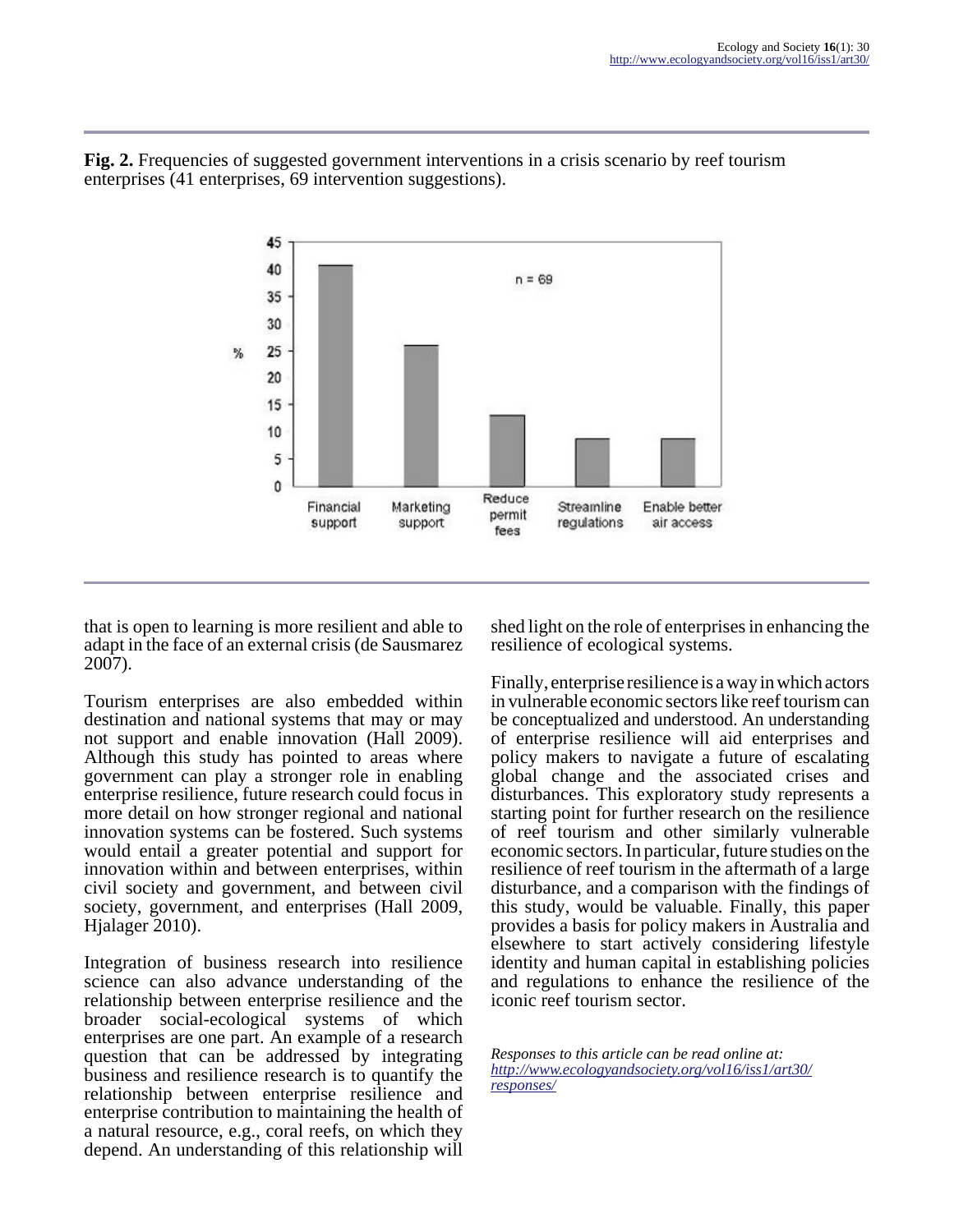#### **Acknowledgments:**

*The ARC Centre of Excellence for Coral Reef Studies provided the funding for this research. I sincerely thank all the reef tourism enterprises and their staff who gave up their valuable time to participate in this research. I am grateful to two anonymous reviewers, Terry Hughes, Joshua Cinner, Lance Gunderson, Natalie Stoeckl, Natalie Ban, Nadine Marshall, Michael Hall, and Erin Bohensky for their valuable comments and insights and for reviewing earlier versions of this manuscript.* 

# **LITERATURE CITED**

Access Economics. 2007. *Measuring the economic & financial value of the Great Barrier Reef Marine Park, 2005-6.* Great Barrier Reef Marine Park Authority, Townsville, Queensland, Australia. [online] URL: [http://www.gbrmpa.gov.au/corp\\_site/](http://www.gbrmpa.gov.au/corp_site/info_services/publications/research_publications/rp088/access_economics_report_0607) [info\\_services/publications/research\\_publications/rp088/](http://www.gbrmpa.gov.au/corp_site/info_services/publications/research_publications/rp088/access_economics_report_0607) [access\\_economics\\_report\\_0607.](http://www.gbrmpa.gov.au/corp_site/info_services/publications/research_publications/rp088/access_economics_report_0607)

Adger, W. N. 2000. Social and ecological resilience: are they related? *Progress in Human Geography* 24:347-364.

Adger, W. N. 2003. Social capital, collective action, and adaptation to climate change. *Economic Geography* 79:387-404.

Adger, W. N., H. Eakin, and A. Winkels. 2009. Nested and teleconnected vulnerabilities to environmental change. *Frontiers in Ecology and the Environment* 7:150-157.

Allison, P. D. 1999. Logistic regression using the SAS system – theory and application. SAS Institute, Cary, North Carolina, USA.

Andersson, J. E. C. 2007. The recreational cost of coral bleaching - a stated and revealed preference study of international tourists. *Ecological Economics* 62:704-715.

Ateljevic, J. 2007. Small tourism firms and management practices in New Zealand: the centre stage macro region. *Tourism Management* 28:307-316.

Ateljevic, I., and S. Doorne. 2000. Staying within the fence': lifestyle entrepreneurship in tourism. *Journal of Sustainable Tourism* 8:378-392.

Baker, K., and A. Coulter. 2007. Terrorism and tourism: the vulnerability of beach vendors' livelihoods in Bali. *Journal of Sustainable Tourism* 15:249-265.

Balmford, A., J. Beresford, J. Green, R. Naidoo, M. Walpole, and A. Manica. 2009. A global perspective on trends in nature-based tourism. *Plos Biology* 7. [online] URL: [http://www.ncbi.nlm.nih.gov/pmc/a](http://www.ncbi.nlm.nih.gov/pmc/articles/PMC2694281/) [rticles/PMC2694281/](http://www.ncbi.nlm.nih.gov/pmc/articles/PMC2694281/).

Bates, T. 1990. Entrepreneur human capital inputs and small business longevity. *Review of Economics and Statistics* 72:551-559.

Beattie, A. 2008. Rush to restrict trade in basic foods. *Financial Times. In Depth: The Global Food Price Crisis.* 1 April.

Bellwood, D. R., T. P. Hughes, C. Folke, and M. Nystrom. 2004. Confronting the coral reef crisis. *Nature* 429:827-832.

Berkhout, F., J. Hertin, and D. M. Gann. 2006. Learning to adapt: organisational adaptation to climate change impacts. *Climatic Change* 78:135-156.

Bernard, H. R. 2002. *Research methods in anthropology. Qualitative and quantitative approaches.* Third Edition. Altamira Press, Lanham, Maryland, USA.

Bosma, N., M. van Praag, R. Thurik, and G. de Wit. 2004. The value of human and social capital investments for the business performance of startups. *Small Business Economics* 23:227-236.

Brunnermeier, M. 2009. Deciphering the liquidity and credit crunch of 2007-2008. *Journal of Economic Perspectives* 23:77-100.

Burnham, B. P., and D. R. Anderson 2002. *Model selection and multimodel inference.* Springer, New York, New York, USA.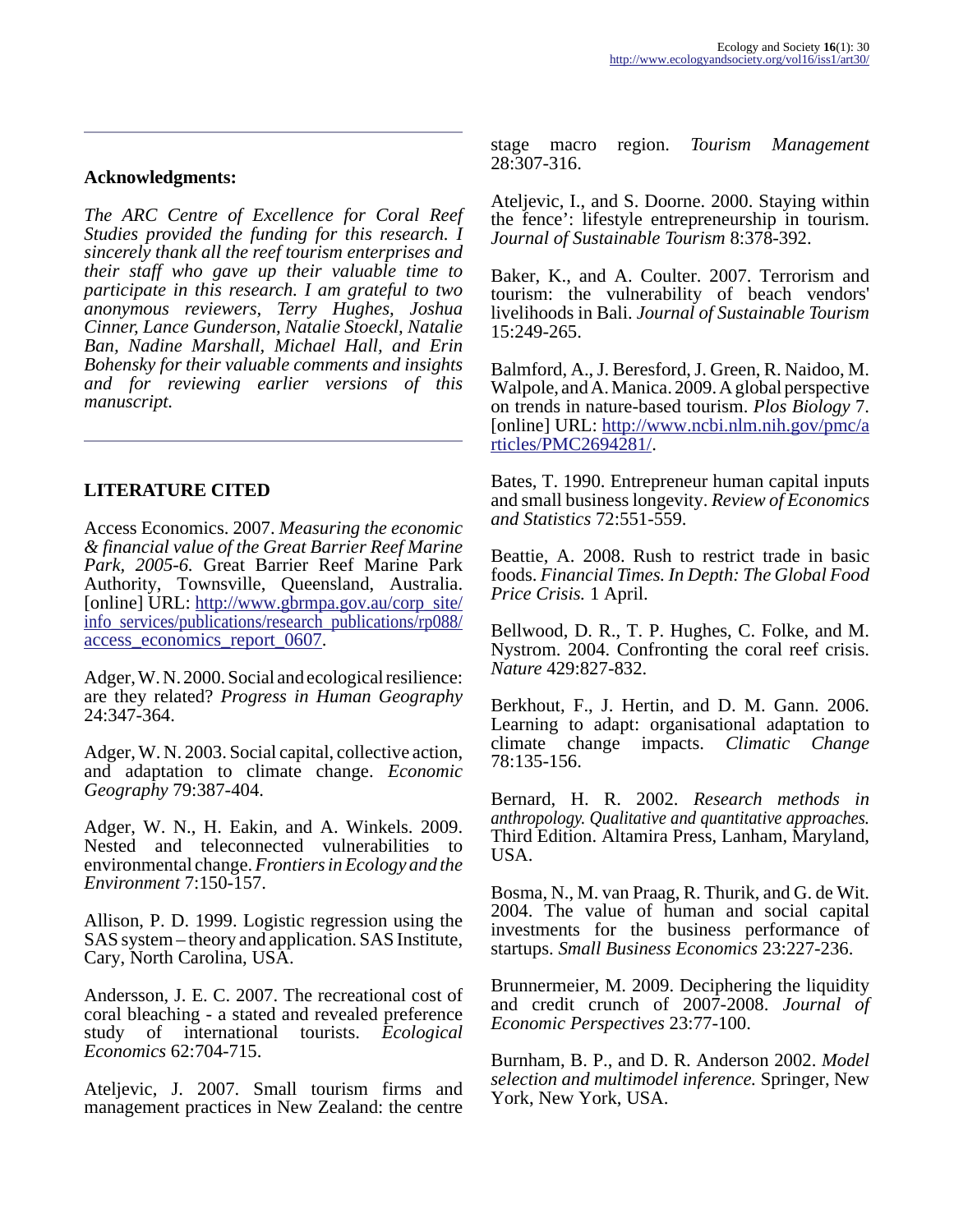Burns, P. M. 1997. Hard-skills, soft-skills: undervaluing hospitality's service with a smile. *Progress in Tourism and Hospitality Research* 3:239-248.

Carpenter, S., F. Westley, and M. Turner. 2005. Surrogates for resilience of social–ecological systems. *Ecosystems* 8:941-944.

Cesar, H. 2000. Coral reefs: their functions, threats and economic value. Pages 14-39 *in* H. Cesar, editor. *Collected essays on the economics of coral reefs.* CORDIO, Kalmar University, Sweden.

Cinner, J. E., T. Daw, and T. R. McClanahan. 2009. Socioeconomic factors that affect artisanal fishers' readiness to exit a declining fishery. *Conservation Biology* 23:124-130.

Cioccioa, L., and E. J. Michael. 2007. Hazard or disaster: tourism management for the inevitable in Northeast Victoria. *Tourism Management* 28:1-11.

Cochrane, J. 2010. The sphere of tourism resilience. *Tourism Recreation Research* 35:173-186.

Cumming, G. S., G. Barnes, S. Perz, M. Schmink, K. Sieving, J. Southworth, M. Binford, R. D. Holt, C. Stickler, and T. Van Holt. 2005. An exploratory framework for the empirical measurement of resilience. *Ecosystems* 8:975-987

Czaja, R., and J. Blair 2005. Designing surveys: a guide to decisions and procedures. Sage, Thousand Oaks, California, USA.

Deng, J., B. King, and B. Bauer. 2002. Evaluating natural attractions for tourism. *Annals of Tourism Research* 2:422-438.

de Sausmarez, N. 2007. Crisis management, tourism and sustainability: the role of indicators. *Journal of Sustainable Tourism* 15:700-714

Dunne, P., and A. Hughes. 1994. Age, size, growth and survival: UK companies in the 1980s. *Journal of Industrial Economics* 42:115-140.

Farrell, B. H., and L. Twining-Ward. 2004. Reconceptualising tourism. *Annals of Tourism Research* 31:274-295.

Folke, C., T. Hahn, P. Olsson, and J. Norberg. 2005. Adaptive governance of social-ecological systems. *Annual Review of Environment and Resources* 30:441-473.

Fritsch, M., U. Brixy, and O. Falck. 2006. The effect of industry, region, and time on new business survival - a multidimensional analysis. *Review of Industrial Organisation* 28:285-306.

Getz, D., J. Carlsen, and A. Morrison. 2004. *The family business in tourism and hospitality.* CABI, Oxfordshire, UK.

Gössling, S., editor. 2003. *Tourism and development in tropical islands: political ecology perspectives.* Eldward Elgar, Northampton, Massachusetts, USA.

Gössling, S., and C. Hall. 2006. Uncertainties in predicting tourist flows under scenarios of climate change. *Climatic Change* 79:163-173.

Graham, T., N. Idechong, and K. Sherwood. 2001. The value of dive tourism and the impacts of coral bleaching on diving in Palau. Pages 59-71 *in* H. Z. Schuttenberg, editor. *Coral bleaching: causes, consequences and response.* Selected papers presented at the 9th International Coral Reef Symposium on Coral Bleaching: Assessing and Linking Ecological and Socioeconomic Impacts, Future Trends and Mitigation Planning. Coastal Management Report #2230. Costal Resources Center, University of Rhode Island, Narragansett, Rhode Island, USA.

Great Barrier Reef Marine Park Authority (GBRMPA). 2009. *Great Barrier Reef tourist numbers.* Great Barrier Reef Marine Park Authority, Townsville, Queensland, Australia. [online] URL: [http://www.gbrmpa.gov.au/corp\\_site/key\\_issues/tourism/](http://www.gbrmpa.gov.au/corp_site/key_issues/tourism/management/gbr_visitation/numbers) [management/gbr\\_visitation/numbers.](http://www.gbrmpa.gov.au/corp_site/key_issues/tourism/management/gbr_visitation/numbers)

Gunderson, L., and C. Holling, editors. 2002. *Panarchy: understanding transformations in human and natural systems.* Island Press, Washington, D.C., USA

Hall, C. M. 2009. Tourism firm innovation and sustainability. Pages 282-298 *in* S. Gössling, C. M. Hall, and D. B. Weaver, editors. *Sustainable tourism futures: perspectives on systems, restructuring and*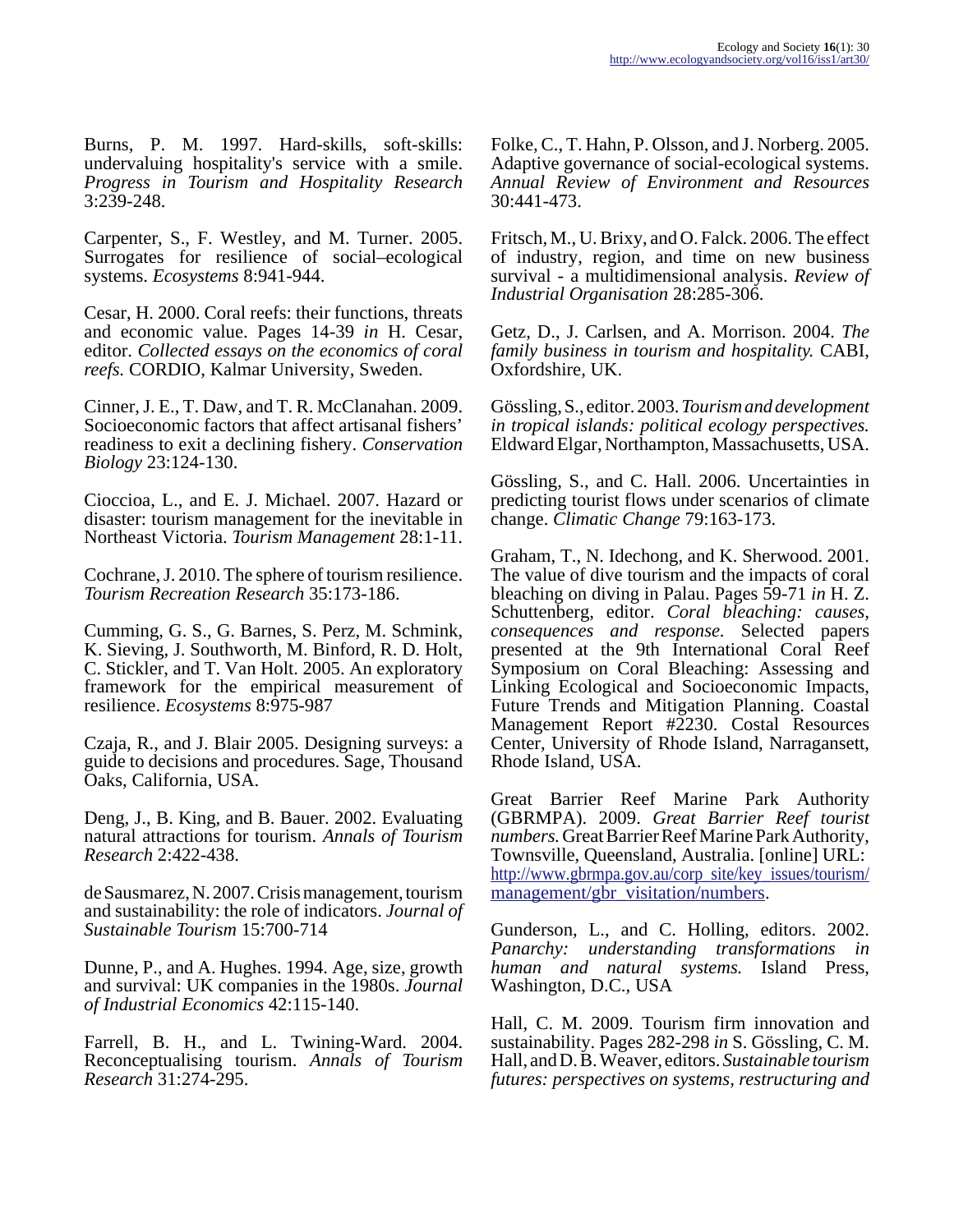innovations. Routledge, New York, New York, USA.

Hall, C. M. 2010. Crisis events in tourism: subjects of crisis in tourism. *Current Issues in Tourism* 13:401-417.

Hall, C. M., and K. Rusher. 2004. Risky lifestyles: entrepreneurial characteristics of the New Zealand bed and breakfast sector. Pages 83-99 *in* R. Thomas, editor. *Small firms in tourism: international perspectives*. Eslevier, Oxford, UK.

Hall, C. M., D. J. Timothy, and D. T. Duval. 2003. Security and tourism - towards a new understanding? *Journal of Travel & Tourism Marketing* 15:1-18.

Hall, C. M., and A. Williams. 2008. *Tourism and innovation.* Routledge, London, UK.

Hennessy, K., B. Fitzharris, B. C. Bates, N. Harvey, S. M. Howden, L. Hughes, J. Salinger, and R. Warrick. 2007. Australia and New Zealand. Chapter 11 *in* M. L. Parry, O. F. Canziana, J. P. Palitikof, P. J. van der Linder, and C. E. Hanson, editors. *Climate change 2007: impacts, adaptation and vulnerability. Contribution of Working Group II to the Fourth Assessment Report of the Intergovernmental Panel on Climate Change.* Cambridge University Press, Cambridge, UK.

Hjalager, A. M. 2010. A review of innovation research in tourism. *Tourism Management* 31:1-12.

Hoffmann, V. H., D. C. Sprengel, A. Ziegler, M. Kolb, and B. Abegg. 2009. Determinants of corporate adaptation to climate change in winter tourism: an econometric analysis. *Global Environmental Change* 19:256-264.

Holtz-Eakin, D., D. Joulfaian, and H. S. Rosen. 1994. Sticking it out: entrepreneurial survival and liquidity constraints. *Journal of Political Economy* 102:53-75.

Hughes, T. P., A. H. Baird, D. R. Bellwood, M. Card, S. R. Connolly, C. Folke, R. Grosberg, O. Hoegh-Guldberg, J. B. C. Jackson, J. Kleypas, J. M. Lough, P. Marshall, M. Nystrom, S. R. Palumbi, J. M. Pandolfi, B. Rosen, and J. Roughgarden. 2003. Climate change, human impacts, and the resilience of coral reefs. *Science* 301:929-933.

Intergovernmental Panel on Climate Change (IPCC). 2007. *Climate change 2007: synthesis report. Contribution of Working Groups I, II and III to the Fourth Assessment Report of the Intergovernmental Panel on Climate Change.* Report of the Intergovernmental Panel on Climate Change (IPCC), Geneva, Switzerland.

Irvine, W., and A. R. Anderson. 2004. Small tourist firms in rural areas: agility, vulnerability and survival in the face of crisis. *International Journal of Entrepreneurial Behaviour & Research* 10:229-246.

Johnson, J. E., and P. A. Marshall 2007. *Climate change and the Great Barrier Reef: a vulnerability assessment.* Great Barrier Reef Marine Park Authority, Townsville, Queensland, Australia.

Kalleberg, A. L., and K. T. Leicht. 1991. Gender and organizational performance: determinants of small business survival and success. *Academy of Management Journal* 34:136-161.

Kaplan, L. 2004. Skills development in tourism: South Africa's tourism-led development strategy. *GeoJournal* 60:217-227.

Kragt, M. E., P. C. Roebeling, and A. Ruijs. 2009. Effects of Great Barrier Reef degradation on recreational reef-trip demand: a contingent behaviour approach. *Australian Journal of Agricultural and Resource Economics* 53:213-229.

Likert, R. 1967. The method of constructing an attitude scale. Pages 90-95 *in* M. Fishbein, editor. *Readings in attitude theory and measurement.* John Wiley & Sons, New York, New York, USA.

Marshall, N. A. 2010. Understanding social resilience to climate variability in primary enterprises and industries. *Global Environmental Change* 20:36-43

Millennium Ecosystem Assessment. 2005. *Ecosystems and human well-being: synthesis.* Island Press, Washington, D.C., USA.

Moscardo, G., R. Saltzer, A. Galletly, A. Burke, and A. Hildebrandt. 2003. *Changing patterns of reef tourism.* CRC Reef Research Centre, Townsville, Queensland, Australia.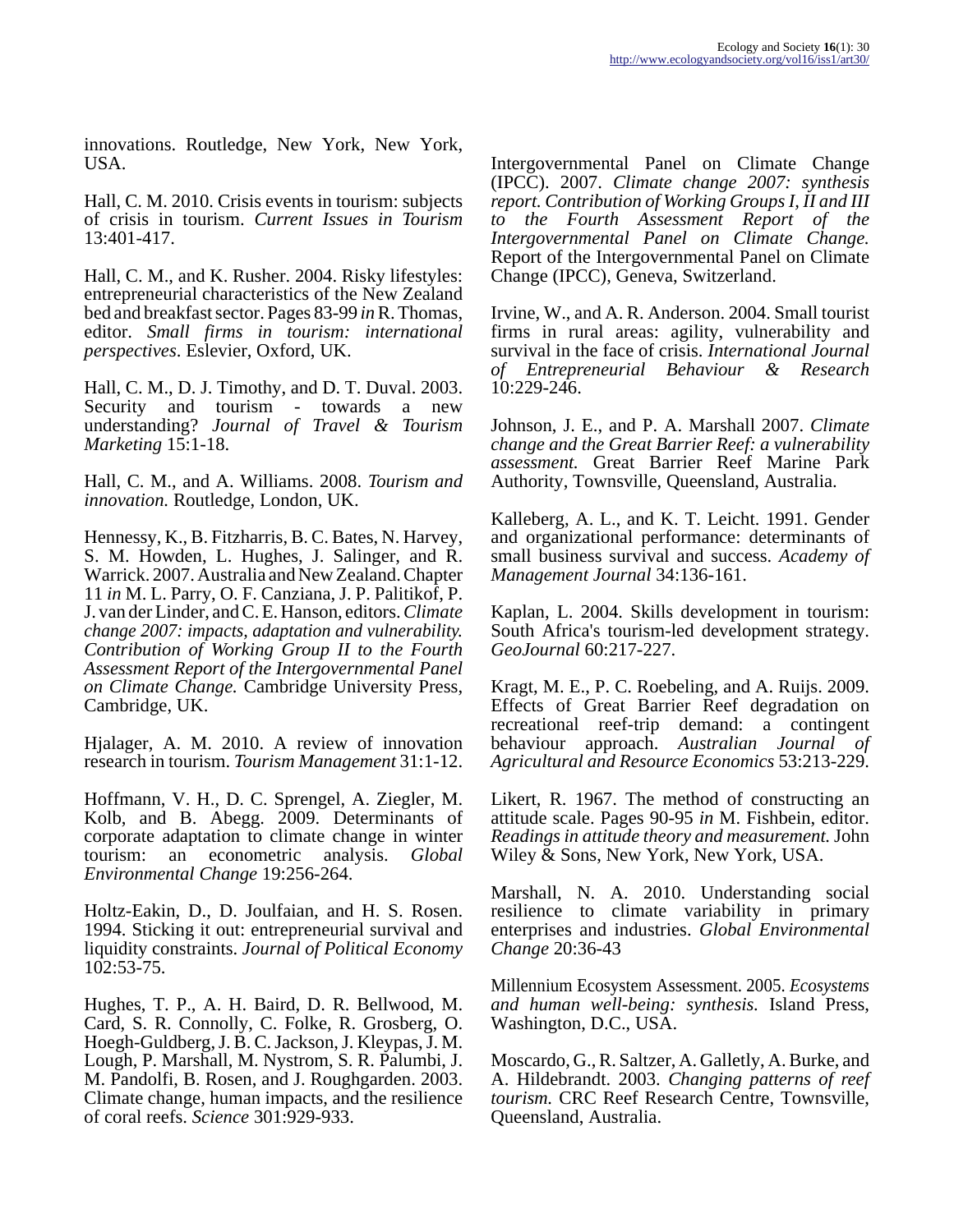Nunnaly, J. C. 1978. *Psychometric theory.* McGraw Hill, New York, New York, USA.

Parker, S. 2002. *Management of marine tourism on Australia's Great Barrier Reef: public and private dimensions of regulation.* National Sea Grant Library, Narragansett, Rhode Island, USA. [online] URL: [http://nsgl.gso.uri.edu/washu/washuw99003/4-](http://nsgl.gso.uri.edu/washu/washuw99003/4-Parker.pdf) [Parker.pdf](http://nsgl.gso.uri.edu/washu/washuw99003/4-Parker.pdf).

Pretty, J. 2003. Social capital and the collective management of resources. *Science* 302:1912-1914.

Prideaux, B. 2000. The role of the transport system in destination development. *Tourism Management* 21:53-63.

Regulation Taskforce. 2006. *Rethinking regulation: report of the taskforce on reducing regulatory burdens on business.* Report to the Prime Minister and the Treasurer, Canberra, Australia.

Rockstrom, J., W. Steffen, K. Noone, A. Persson, F. S. Chapin, E. F. Lambin, T. M. Lenton, M. Scheffer, C. Folke, H. J. Schellnhuber, B. Nykvist, C. A. de Wit, T. Hughes, S. van der Leeuw, H. Rodhe, S. Sorlin, P. K. Snyder, R. Costanza, U. Svedin, M. Falkenmark, L. Karlberg, R. W. Corell, V. J. Fabry, J. Hansen, B. Walker, D. Liverman, K. Richardson, P. Crutzen, and J. A. Foley. 2009. A safe operating space for humanity. *Nature* 461:472-475.

Ruiz-Ballesteros, E. 2011. Social-ecological resilience and community-based tourism: an approach from Agua Blanca, Ecuador. *Tourism Management* 32(3):655-666. doi:10.1016/j. tourman.2010.05.021

Seven Natural Wonders. 2008. Seven natural wonders of the world: Great Barrier Reef. Seven Natural Wonders, Irving, Texas, USA. [online] URL: [http://sevennaturalwonders.org/the-original/great](http://sevennaturalwonders.org/the-original/great-barrier-reef)[barrier-reef.](http://sevennaturalwonders.org/the-original/great-barrier-reef)

Shaw, G., and A. M. Williams. 2004. From lifestyle production to lifestyle consumption: changing patterns of tourism entrepreneurship. Pages 99-114 *in* R. Thomas, editor. *Small firms in tourism: international perspectives*. Eslevier, Oxford, UK.

Sheldon, P., and L. Dwyer. 2010. The global financial crisis and tourism: perspectives of the academy. *Journal of Travel Research* 49:3-4

Simpson, M. C., S. Gössling, D. Scott, C. M. Hall, and E. Gladin. 2008. *Climate change adaptation and mitigation in the tourism sector: frameworks, tools and practices.* UN Environment Programme, University of Oxford, UN World Tourism Organization, World Meteorological Organization, Paris, France.

Smith, D. 2005. Business (not) as usual: crisis management, service recovery and the vulnerability of organizations. *Journal of Services Marketing* 19:309-320.

Strickland-Munro, J. K., H. E. Allison, and S. A. Moore. 2010. Using resilience concepts to investigate the impacts of protected area tourism on communities. *Annals of Tourism Research* 37:499-519.

Thomas, R., M. Friel, S. Jameson, and D. Parsons. 1997. *The national survey of small tourism and hospitality firms 1996-1997.* Centre for the Study of Small Tourism and Hospitality Firms, Leeds Metropolitan University, Leeds, UK.

Thomson, A. 2010. US tourism suffers as BP spill keeps visitors away. *Financial Times. In Depth: The BP Oil Spill.* 26 August.

Tourism Queensland. 2009*a*. *Tropical North Queensland Regional Snapshot – Year ended June 2009.* [online] URL:<http://www.tq.com.au/>Accessed 7 December 2009. No longer available online.

Tourism Queensland. 2009*b*. *Whitsundays Regional Snapshot – Year ended June 2009.* [online] URL: <http://www.tq.com.au/> Accessed 7 December 2009. No longer available online.

United Nations World Tourism Organization (UNWTO). 2010. Recovery confirmed but growth remains uneven. *World Tourism Barometer* 8  $(2)$ :1-4. [online] URL: [http://www.unwto.org/facts/](http://www.unwto.org/facts/eng/pdf/barometer/UNWTO_Barom10_2_en_excerpt.pdf) eng/pdf/barometer/UNWTO\_Barom10\_2\_en\_excerpt. [pdf.](http://www.unwto.org/facts/eng/pdf/barometer/UNWTO_Barom10_2_en_excerpt.pdf)

Uphoff, N., and C. M. Wijayaratna. 2000. Demonstrated benefits from social capital: the productivity of farmer organizations in Gal Oya, Sri Lanka. *World Development* 28:1875-1890.

Uyarra, M. C., I. M. Côté, J. A. Gill, R. R. T. Tinch, D. Viner, and A. R. Watkinson. 2005. Islandspecific preferences of tourists for environmental